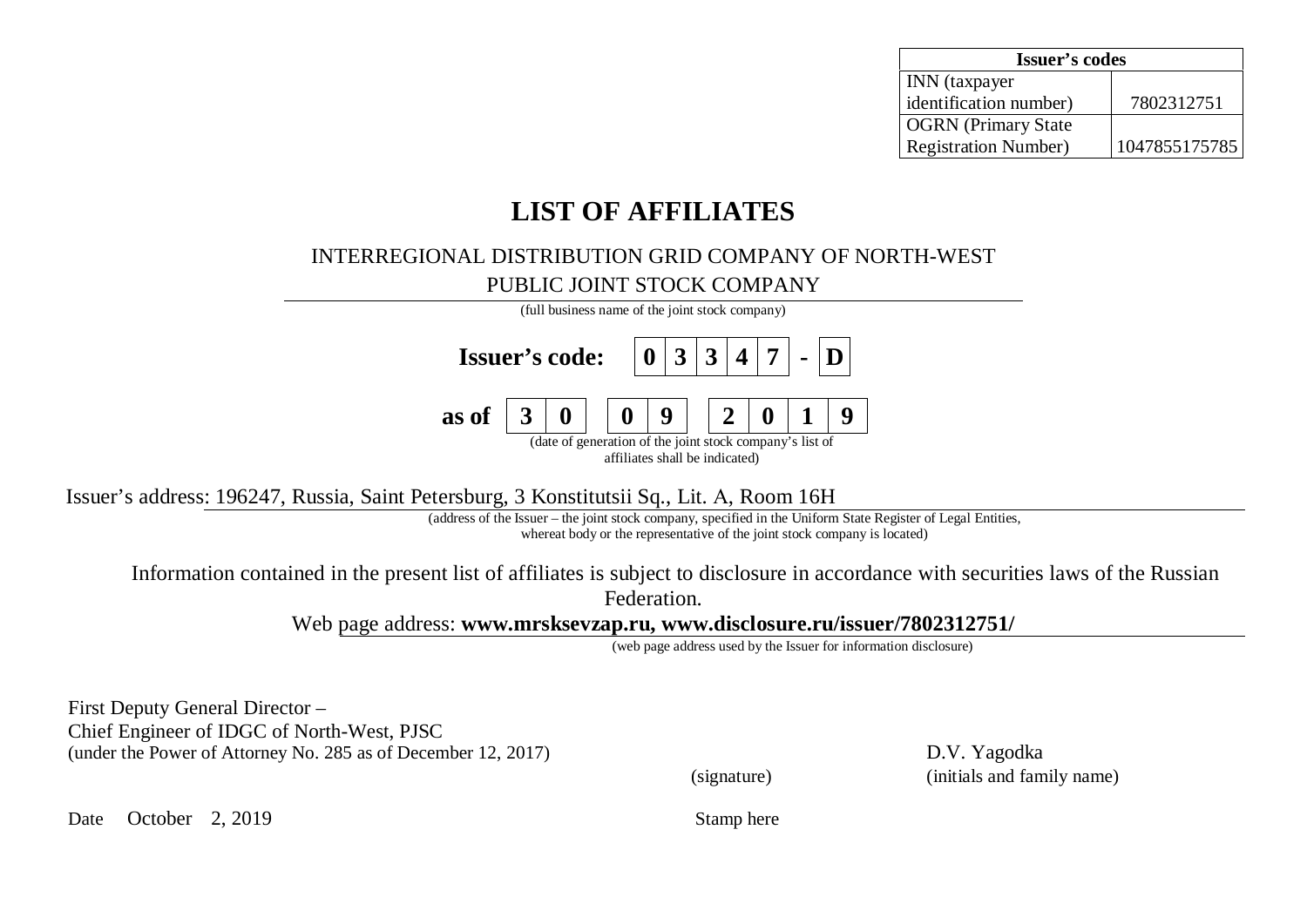| Issuer's codes                                             |               |
|------------------------------------------------------------|---------------|
| <b>INN</b> (taxpayer<br>dentification number)              | 7802312751    |
| <b>OGRN</b> (Primary State<br><b>Registration Number</b> ) | 1047855175785 |

|              | I. Composition of affiliates as of:                                                                                             | 3<br>$\bf{0}$<br>9<br>$\bf{0}$                                                                                    | 9 <sup>°</sup><br>2<br>$\bf{0}$                                                                                                                                                                                                                                                                                         |                                                                           |                                                                                   |                                                                                          |
|--------------|---------------------------------------------------------------------------------------------------------------------------------|-------------------------------------------------------------------------------------------------------------------|-------------------------------------------------------------------------------------------------------------------------------------------------------------------------------------------------------------------------------------------------------------------------------------------------------------------------|---------------------------------------------------------------------------|-----------------------------------------------------------------------------------|------------------------------------------------------------------------------------------|
| No.          | Full business name (registered name<br>of non-profit organization) or given<br>name, patronymic and family name<br>of affiliate | Place of<br>business/residence of<br>legal entity/individual<br>(indicated only upon the<br>individual's consent) | Reason(s) for an<br>entity/individual to be<br>qualified as an affiliate                                                                                                                                                                                                                                                | Date of<br>occurrence of the<br>reason(s)                                 | Affiliate's share<br>in the equity<br>capital of the<br>joint stock<br>company, % | Fraction of<br>joint stock<br>company's<br>ordinary shares<br>held by an<br>affiliate, % |
| $\mathbf{1}$ | $\overline{2}$                                                                                                                  | 3                                                                                                                 | $\boldsymbol{\varDelta}$                                                                                                                                                                                                                                                                                                | 5 <sup>5</sup>                                                            | 6                                                                                 |                                                                                          |
| 1.           | Artyom Yuryevich Pidnik                                                                                                         | No consent given                                                                                                  | The individual is the joint<br>stock company's sole<br>executive body<br>Member of the joint stock<br>company's collective<br>executive body<br>Member of the Board of<br>Directors of the joint stock<br>company<br>The individual belongs to<br>the same group of entities<br>this joint stock company<br>belongs to. | October 11, 2018<br>October 11, 2019<br>June 14, 2019<br>October 11, 2018 | $\boldsymbol{0}$                                                                  | $\theta$                                                                                 |
| 2.           | Igor Dmitriyevich Alyushenko                                                                                                    | No consent given                                                                                                  | Member of the Board of<br>Directors of the joint stock<br>company                                                                                                                                                                                                                                                       | June 14, 2019                                                             | $\overline{0}$                                                                    | $\Omega$                                                                                 |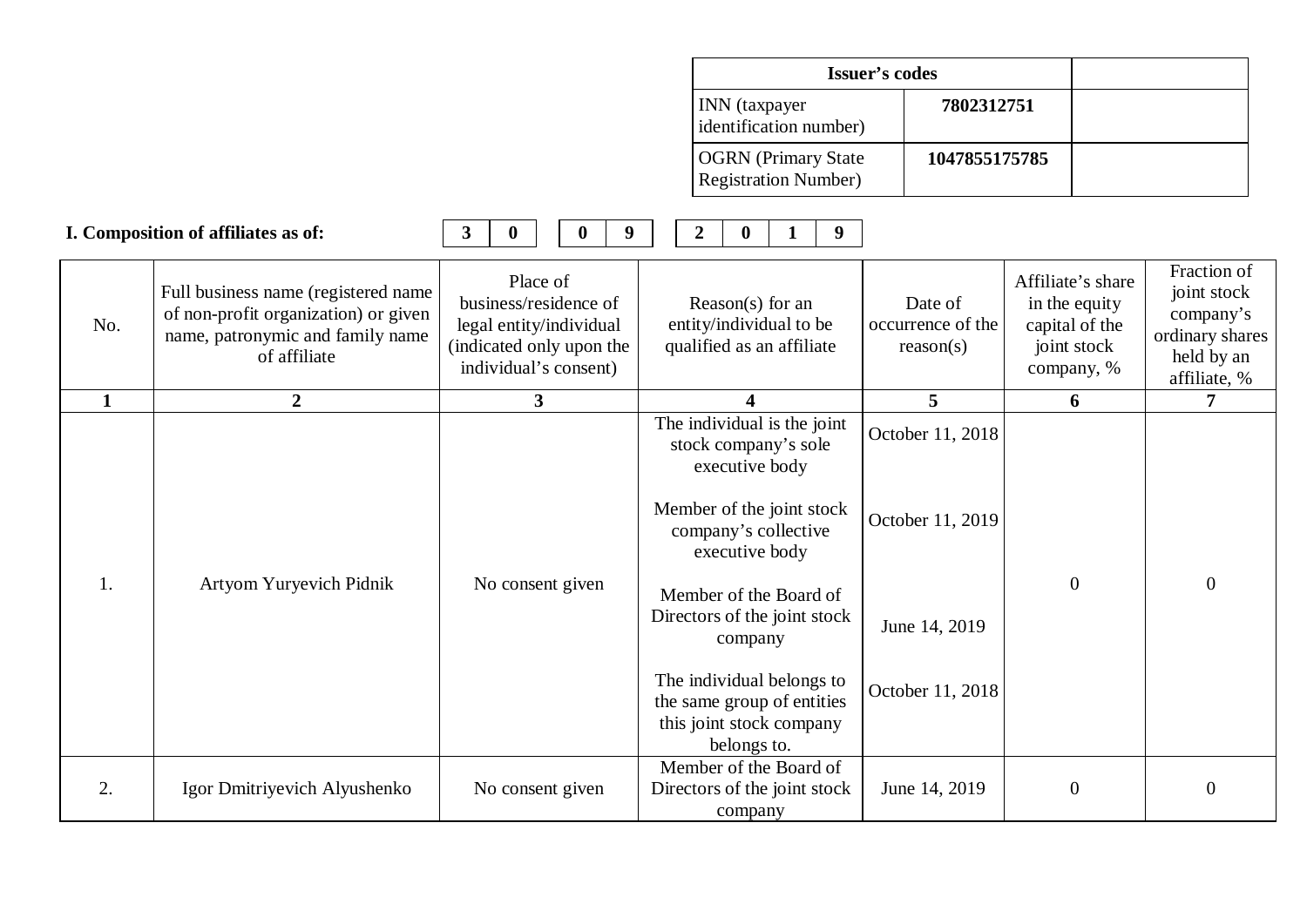| 3.  | Aleksei Nikolayevich Zharikov   | No consent given | Member of the Board of<br>Directors of the joint stock<br>company   | June 14, 2019        | $\overline{0}$   | $\theta$         |
|-----|---------------------------------|------------------|---------------------------------------------------------------------|----------------------|------------------|------------------|
| 4.  | Mikhail Aleksandrovich Bychko   | No consent given | Member of the Board of<br>Directors of the joint stock<br>company   | June 14, 2019        | $\boldsymbol{0}$ | $\overline{0}$   |
| 5.  | Olga Andreyevna Sergeeva        | No consent given | Member of the Board of<br>Directors of the joint stock<br>company   | June 14, 2019        | $\boldsymbol{0}$ | $\boldsymbol{0}$ |
| 6.  | <b>Oleg Romanovich Fedorov</b>  | No consent given | Member of the Board of<br>Directors of the joint stock<br>company   | June 14, 2019        | $\boldsymbol{0}$ | $\boldsymbol{0}$ |
| 7.  | Aleksandr Viktorovich Golovtsov | No consent given | Member of the Board of<br>Directors of the joint stock<br>company   | June 14, 2019        | 0.00066          | 0.00066          |
| 8.  | Maria Dmitriyevna Stepanova     | No consent given | Member of the Board of<br>Directors of the joint stock<br>company   | June 14, 2019        | $\overline{0}$   | $\theta$         |
| 9.  | Andrey Vladimirovich Morozov    | No consent given | Member of the Board of<br>Directors of the joint stock<br>company   | June 14, 2019        | $\boldsymbol{0}$ | $\overline{0}$   |
| 10. | Aleksandr Yuryevich Korneyev    | No consent given | Member of the Board of<br>Directors of the joint stock<br>company   | June 14, 2019        | $\boldsymbol{0}$ | $\boldsymbol{0}$ |
| 11. | Irina Aleksandrovna Shagina     | No consent given | Member of the Board of<br>Directors of the joint stock<br>company   | June 14, 2019        | $\boldsymbol{0}$ | $\overline{0}$   |
| 12. | Vladimir Sergeyevich Gusev      | No consent given | Member of the joint stock<br>company's collective<br>executive body | April 21, 2015       | $\boldsymbol{0}$ | $\overline{0}$   |
| 13. | Denis Vladimirovich Yagodka     | No consent given | Member of the joint stock<br>company's collective<br>executive body | December 20,<br>2018 | $\overline{0}$   | $\overline{0}$   |
| 14. | Nikolay Olegovich Savin         | No consent given | Member of the joint stock<br>company's collective<br>executive body | December 20,<br>2018 | $\boldsymbol{0}$ | $\boldsymbol{0}$ |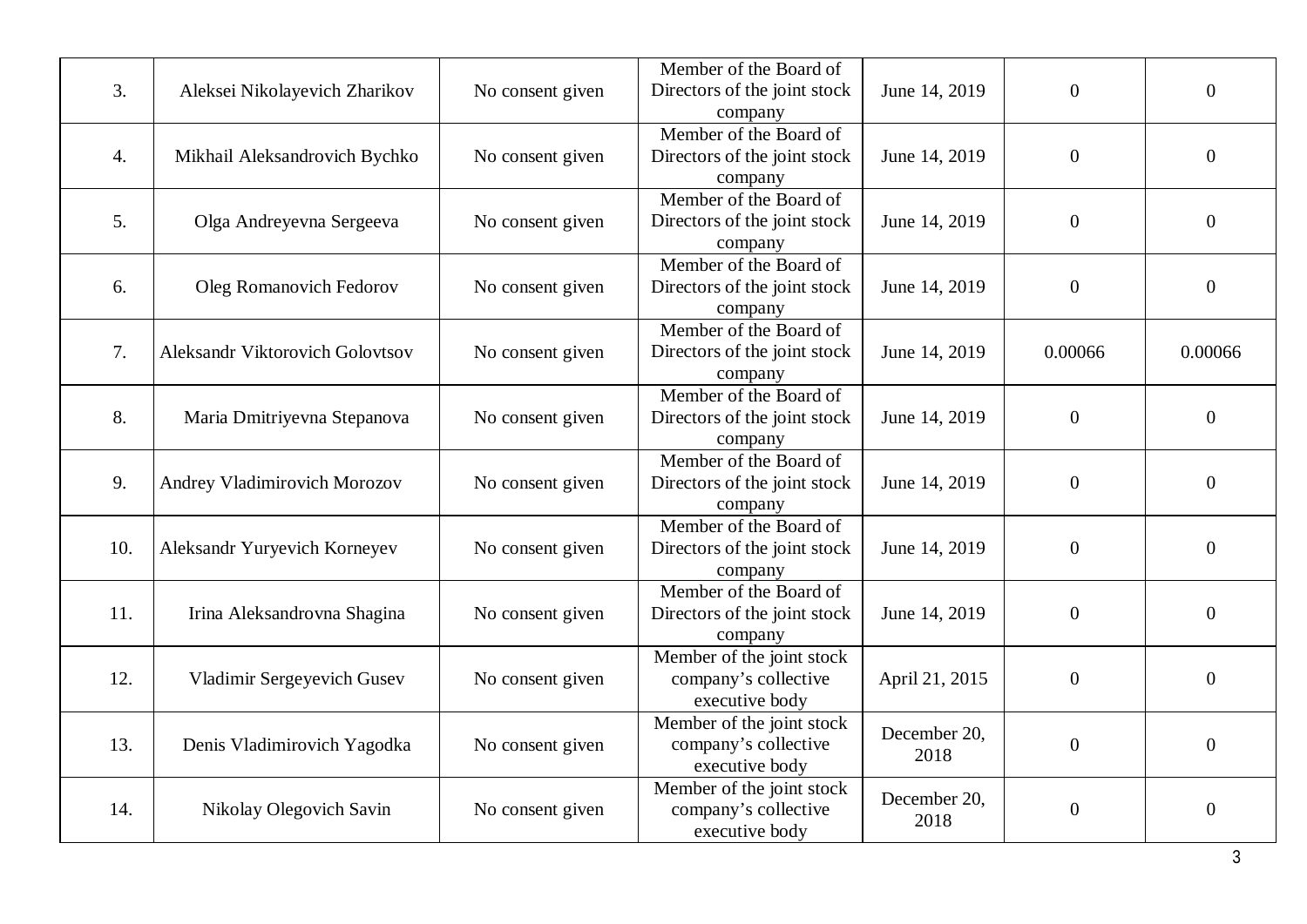| 15. | Lyudmila Vladimirovna Shadrina                                                        | No consent given                                              | Member of the joint stock<br>company's collective                                                                                                                                                                                                                 | December 20,<br>2018             | $\overline{0}$ | $\overline{0}$   |
|-----|---------------------------------------------------------------------------------------|---------------------------------------------------------------|-------------------------------------------------------------------------------------------------------------------------------------------------------------------------------------------------------------------------------------------------------------------|----------------------------------|----------------|------------------|
| 16. | <b>Dmitry Stanislavovich Rudakov</b>                                                  | No consent given                                              | executive body<br>Member of the Collegial<br><b>Executive Body</b>                                                                                                                                                                                                | June 07, 2019                    | $\overline{0}$ | $\boldsymbol{0}$ |
| 17. | Marina Mikhailovna Trofimova                                                          | No consent given                                              | Member of the Collegial<br><b>Executive Body</b>                                                                                                                                                                                                                  | June 07, 2019                    | $\overline{0}$ | $\boldsymbol{0}$ |
| 18. | Svetlana Valeryevna Filatova                                                          | No consent given                                              | Member of the Collegial<br><b>Executive Body</b>                                                                                                                                                                                                                  | September 30,<br>2019            | $\overline{0}$ | $\overline{0}$   |
| 19. | Rosseti Public Joint Stock Company                                                    | Russia, Moscow                                                | The entity has the right to<br>dispose of more than 20<br>percent of the total number<br>of votes attaching to voting<br>shares of this joint stock<br>company.<br>The entity belongs to the<br>same group of entities this                                       | July 01, 2008                    | 55.38          | 55.38            |
|     |                                                                                       |                                                               | joint stock company belongs<br>to.                                                                                                                                                                                                                                | July 01, 2008                    |                |                  |
| 20. | Federal Grid Company of Unified<br><b>Energy System Public Joint Stock</b><br>Company | Russia, Moscow                                                | The entity belongs to the<br>same group of entities this<br>joint stock company belongs<br>to.                                                                                                                                                                    | July 10, 2012                    |                |                  |
| 21. | Lesnaya Skazka Open Joint Stock<br>Company                                            | Sargilahta Village,<br>Pryazha Region,<br>Republic of Karelia | The entity has the right to<br>dispose of more than 20<br>percent of the total number<br>of votes attaching to voting<br>shares of this joint stock<br>company.<br>The entity belongs to the<br>same group of entities this<br>joint stock company belongs<br>to. | April 01, 2008<br>April 01, 2008 |                |                  |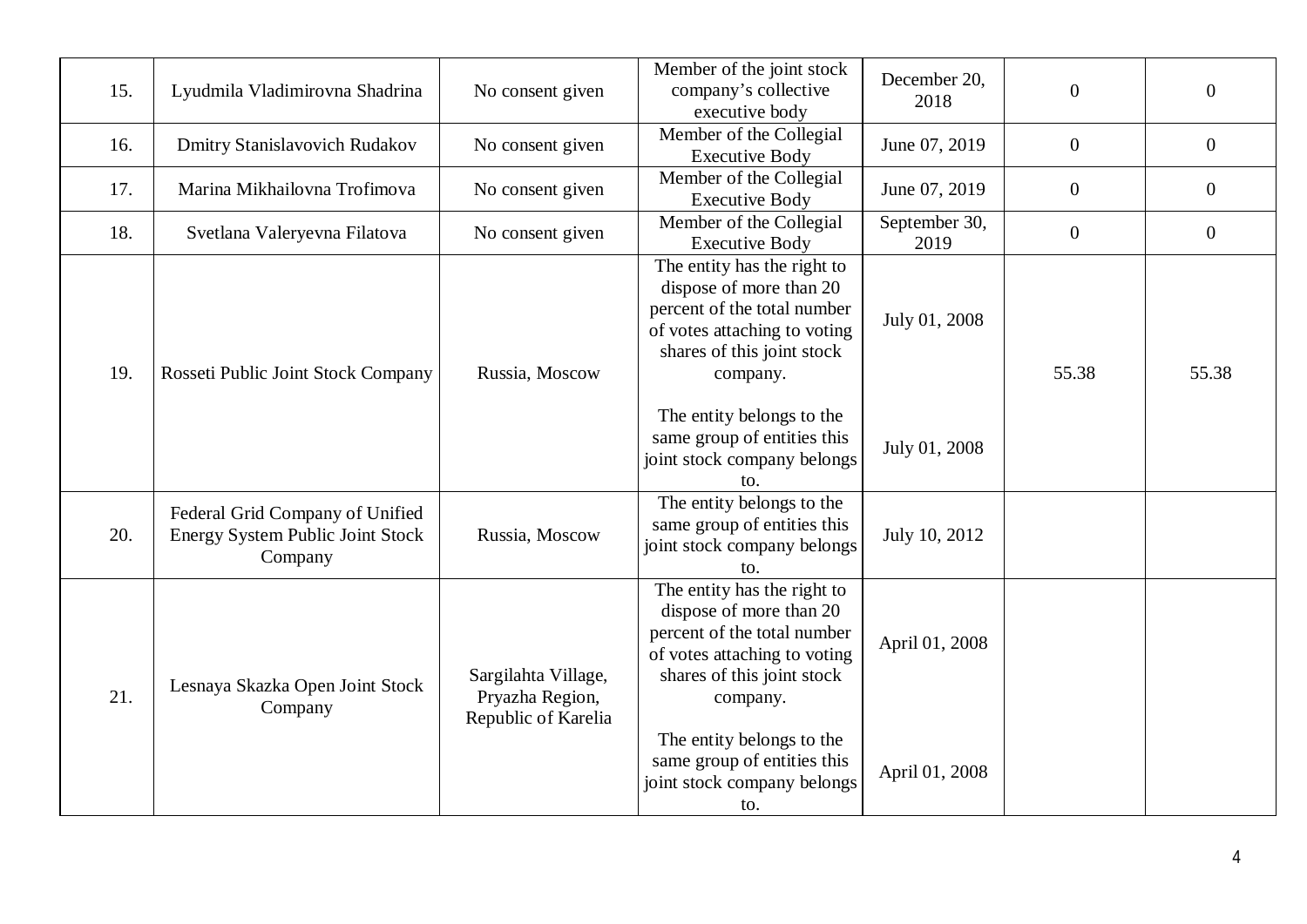| 22. | Pskovenergoagent Joint Stock<br>Company                   | Russia, Pskov Region,<br>Pskov city   | The entity has the right to<br>dispose of more than 20<br>percent of the total number<br>of votes attaching to voting<br>shares of this joint stock<br>company.<br>The entity belongs to the<br>same group of entities this<br>joint stock company belongs<br>to. | April 01, 2008<br>April 01, 2008     |  |
|-----|-----------------------------------------------------------|---------------------------------------|-------------------------------------------------------------------------------------------------------------------------------------------------------------------------------------------------------------------------------------------------------------------|--------------------------------------|--|
| 23. | Pskovenergosbyt Joint Stock<br>Company                    | Russia, Pskov Region,<br>Pskov city   | The entity has the right to<br>dispose of more than 20<br>percent of the total number<br>of votes attaching to voting<br>shares of this joint stock<br>company.<br>The entity belongs to the<br>same group of entities this<br>joint stock company belongs<br>to. | April 01, 2008<br>April 01, 2008     |  |
| 24. | Energoservice of North-West Joint<br><b>Stock Company</b> | Gatchina, Leningrad<br>Region, Russia | The entity has the right to<br>dispose of more than 20<br>percent of the total number<br>of votes attaching to voting<br>shares of this joint stock<br>company.<br>The entity belongs to the<br>same group of entities this<br>joint stock company belongs<br>to. | January 28, 2011<br>January 28, 2011 |  |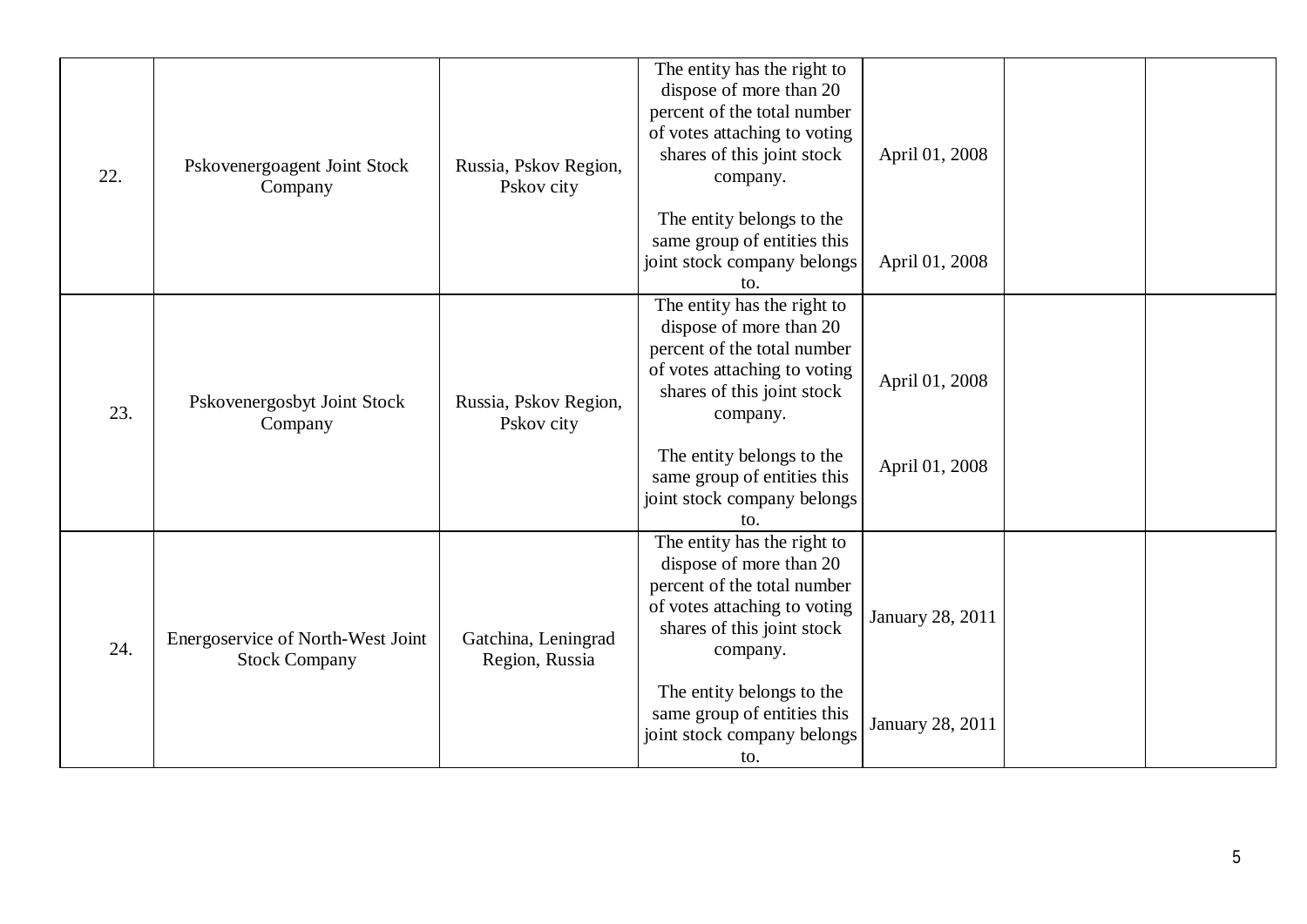| 25. | Interregional Distribution Grid<br>Company of Center Public Joint<br><b>Stock Company</b> | Russia, Moscow                                                    | The entity belongs to the<br>same group of entities this<br>joint stock company belongs<br>to.             | July 01, 2008 |  |
|-----|-------------------------------------------------------------------------------------------|-------------------------------------------------------------------|------------------------------------------------------------------------------------------------------------|---------------|--|
| 26. | Sanatorium Energetik Joint Stock<br>Company                                               | Tambov Region,<br>Tambov District,<br>Novaya Lyada                | The individual belongs to<br>the same group of entities<br>this joint stock company<br>belongs to.         | July 01, 2008 |  |
| 27. | <b>Yaroslavl Electric Power Grid</b><br>Company Joint Stock Company                       | <b>Russian Federation,</b><br>Yaroslavl Region,<br>Yaroslavl city | The individual belongs to<br>the same group of entities<br>this joint stock company<br>belongs to.         | July 01, 2008 |  |
| 28. | Moscow United Electric Power Grid<br>Company Public Joint Stock<br>Company                | Russia, Moscow                                                    | The individual belongs to<br>the same group of entities<br>this joint stock company<br>belongs to.         | July 01, 2008 |  |
| 29. | <b>Energocenter Joint Stock Company</b>                                                   | Moscow Region,<br>Noginsk                                         | The individual belongs to<br>the same group of entities<br>this joint stock company<br>belongs to.         | July 01, 2008 |  |
| 30. | <b>Interregional Distribution Grid</b><br>Company of Ural Open Joint Stock<br>Company     | 620026 Ekaterinburg,<br>Mamin-Sibiryak St.,<br>140                | The entity belongs to the<br>same group of entities this<br>joint stock company belongs<br>$\mathsf{to}$ . | July 01, 2008 |  |
| 31. | Ekaterinburgenergosbyt Joint Stock<br>Company                                             | Russian Federation,<br>Ekaterinburg                               | The individual belongs to<br>the same group of entities<br>this joint stock company<br>belongs to.         | July 01, 2008 |  |
| 32. | Yekaterinburg Electric Power Grid<br>Company Joint Stock Company                          | <b>Russian Federation,</b><br>Ekaterinburg                        | The individual belongs to<br>the same group of entities<br>this joint stock company<br>belongs to.         | July 01, 2008 |  |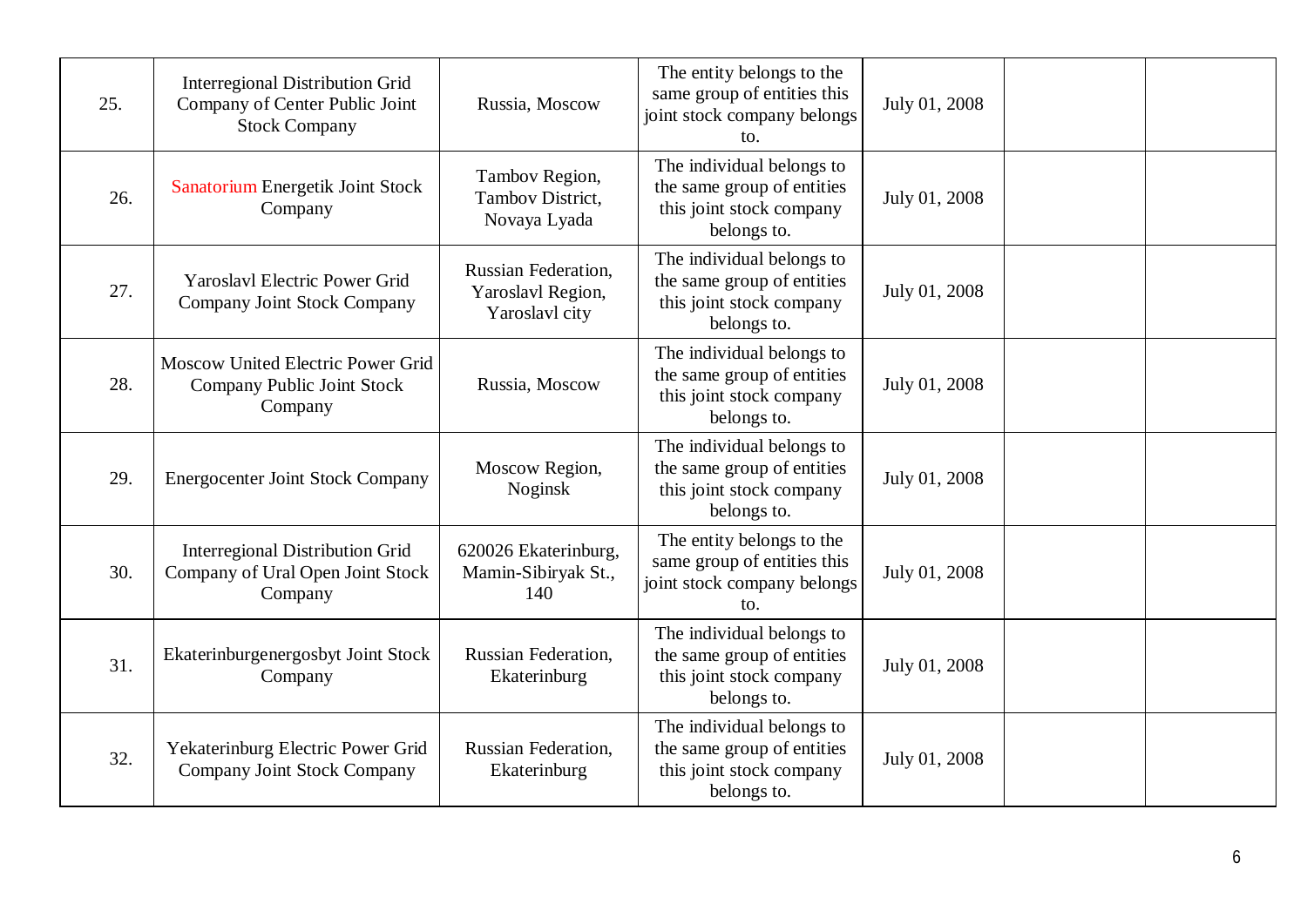| 33. | <b>Interregional Distribution Grid</b><br>Company of Siberia Public Joint<br><b>Stock Company</b>               | Krasnoyarsk                                                                        | The individual belongs to<br>the same group of entities<br>this joint stock company<br>belongs to.  | July 01, 2008 |  |
|-----|-----------------------------------------------------------------------------------------------------------------|------------------------------------------------------------------------------------|-----------------------------------------------------------------------------------------------------|---------------|--|
| 34. | Tyvaenergo Joint Stock Company                                                                                  | <b>Russian Federation,</b><br>Republic of Tyva,<br>Kyzyl                           | The individual belongs to<br>the same group of entities<br>this joint stock company<br>belongs to.  | July 01, 2008 |  |
| 35. | Yurenergokonsalt Limited Liability<br>Company                                                                   | Russia, Stavropol<br>Territory, Pyatigorsk                                         | The individual belongs to<br>the same group of entities<br>this joint stock company<br>belongs to.  | June 13, 2012 |  |
| 36. | Sotssfera Joint Stock Company                                                                                   | Russia, Omsk Region,<br><b>Omsk District</b><br>Chernoluchye settlement            | The individual belongs to<br>the same group of entities<br>this joint stock company<br>belongs to.  | July 01, 2008 |  |
| 37. | YugStroyMontazh Limited Liability<br>Company                                                                    | <b>Russian Federation,</b><br>Rostov Region,<br>Rostov-on-Don                      | The person belongs to the<br>same group of persons the<br><b>Joint Stock Company</b><br>belongs to. | May 17, 2019. |  |
| 38. | <b>Interregional Distribution Grid</b><br>Company of Center and Privolzhye<br><b>Public Joint Stock Company</b> | Russia,<br><b>Nizhny Novgorod</b>                                                  | The individual belongs to<br>the same group of entities<br>this joint stock company<br>belongs to.  | July 01, 2008 |  |
| 39. | Avtotransportnoye Khozyaystvo<br>(Flee Vehicles) Joint Stock<br>Company                                         | Russian Federation,<br>Kirov Region,<br>Orichevskiy District,<br>Orichi settlement | The individual belongs to<br>the same group of entities<br>this joint stock company<br>belongs to.  | July 01, 2008 |  |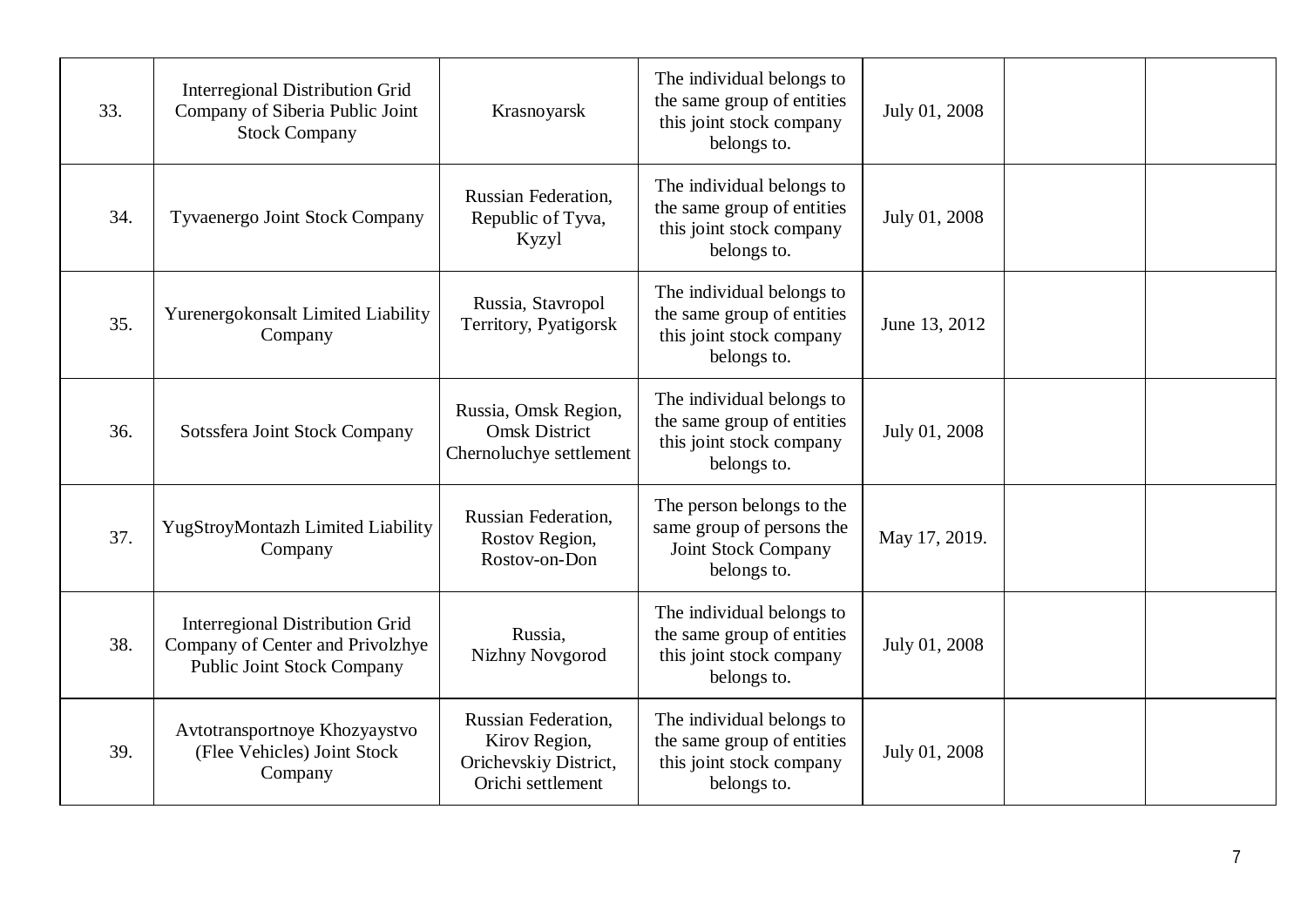| 40. | Sanatorium-Preventorium Energetik<br>Joint Stock Company                                        | Russian Federation,<br>Udmurt Republic,<br>Izhevsk             | The individual belongs to<br>the same group of entities<br>this joint stock company<br>belongs to. | July 01, 2008 |  |
|-----|-------------------------------------------------------------------------------------------------|----------------------------------------------------------------|----------------------------------------------------------------------------------------------------|---------------|--|
| 41. | <b>Svet Joint Stock Company</b>                                                                 | Russian Federation,<br>Nizhny Novgorod<br>Region,<br>Bor       | The individual belongs to<br>the same group of entities<br>this joint stock company<br>belongs to. | July 01, 2008 |  |
| 42. | <b>Interregional Distribution Grid</b><br>Company of Volga Public Joint<br><b>Stock Company</b> | <b>Russian Federation,</b><br>Saratov                          | The individual belongs to<br>the same group of entities<br>this joint stock company<br>belongs to. | July 01, 2008 |  |
| 43. | Social Sphere - M Joint Stock<br>Company                                                        | Russian Federation,<br>Republic of Mordovia,<br><b>Saransk</b> | The individual belongs to<br>the same group of entities<br>this joint stock company<br>belongs to. | July 01, 2008 |  |
| 44. | Solnechny Sanatorium-<br>Preventorium Joint Stock Company                                       | 460023 Russia,<br>Orenburg, Turbinnaya<br>St., 58              | The individual belongs to<br>the same group of entities<br>this joint stock company<br>belongs to. | July 01, 2008 |  |
| 45. | Chuvashia Autotransport Company<br><b>Joint Stock Company</b>                                   | 429951, RF,<br>Novocheboksarsk,<br>Promyshlennaya St., 21      | The individual belongs to<br>the same group of entities<br>this joint stock company<br>belongs to. | July 01, 2008 |  |
| 46. | <b>Interregional Distribution Grid</b><br>Company of South Public Joint<br><b>Stock Company</b> | <b>Russian Federation,</b><br>Rostov-on-Don                    | The individual belongs to<br>the same group of entities<br>this joint stock company<br>belongs to. | July 01, 2008 |  |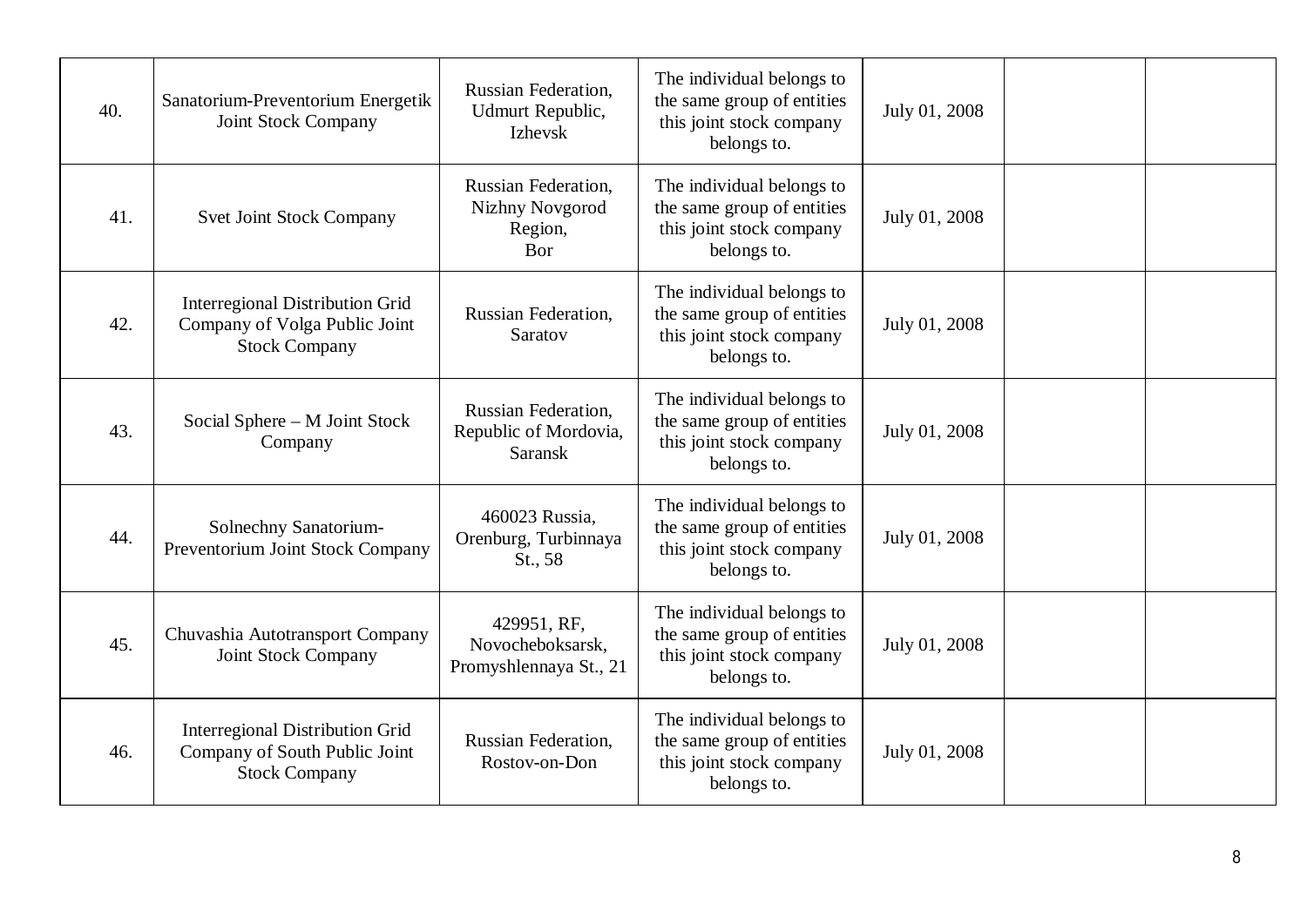| 47. | Sokolovskoye Agricultural<br><b>Enterprise Joint Stock Company</b>                | Russian Federation,<br>Novoshakhtinsk                                                | The individual belongs to<br>the same group of entities<br>this joint stock company<br>belongs to. | July 01, 2008         |  |
|-----|-----------------------------------------------------------------------------------|--------------------------------------------------------------------------------------|----------------------------------------------------------------------------------------------------|-----------------------|--|
| 48. | <b>Energetik Recreation Center Joint</b><br><b>Stock Company</b>                  | Russian Federation,<br>Krasnodar Territory,<br>Tuapse District, Shepsi<br>settlement | The individual belongs to<br>the same group of entities<br>this joint stock company<br>belongs to. | July 01, 2008         |  |
| 49. | <b>Technical Customer Center Joint</b><br><b>Stock Company</b>                    | <b>Russian Federation,</b><br>Moscow                                                 | The individual belongs to<br>the same group of entities<br>this joint stock company<br>belongs to. | September 15,<br>2010 |  |
| 50. | Lenenergo Public Joint Stock<br>Company for Power Industry and<br>Electrification | Russia,<br>Saint Petersburg                                                          | The individual belongs to<br>the same group of entities<br>this joint stock company<br>belongs to. | July 01, 2008         |  |
| 51. | Lenenergospetsremont Joint Stock<br>Company                                       | <b>Russian Federation,</b><br>Saint Petersburg                                       | The individual belongs to<br>the same group of entities<br>this joint stock company<br>belongs to. | July 01, 2008         |  |
| 52. | Yantarenergo Joint Stock Company                                                  | <b>Russian Federation,</b><br>Kaliningrad                                            | The individual belongs to<br>the same group of entities<br>this joint stock company<br>belongs to. | July 01, 2008         |  |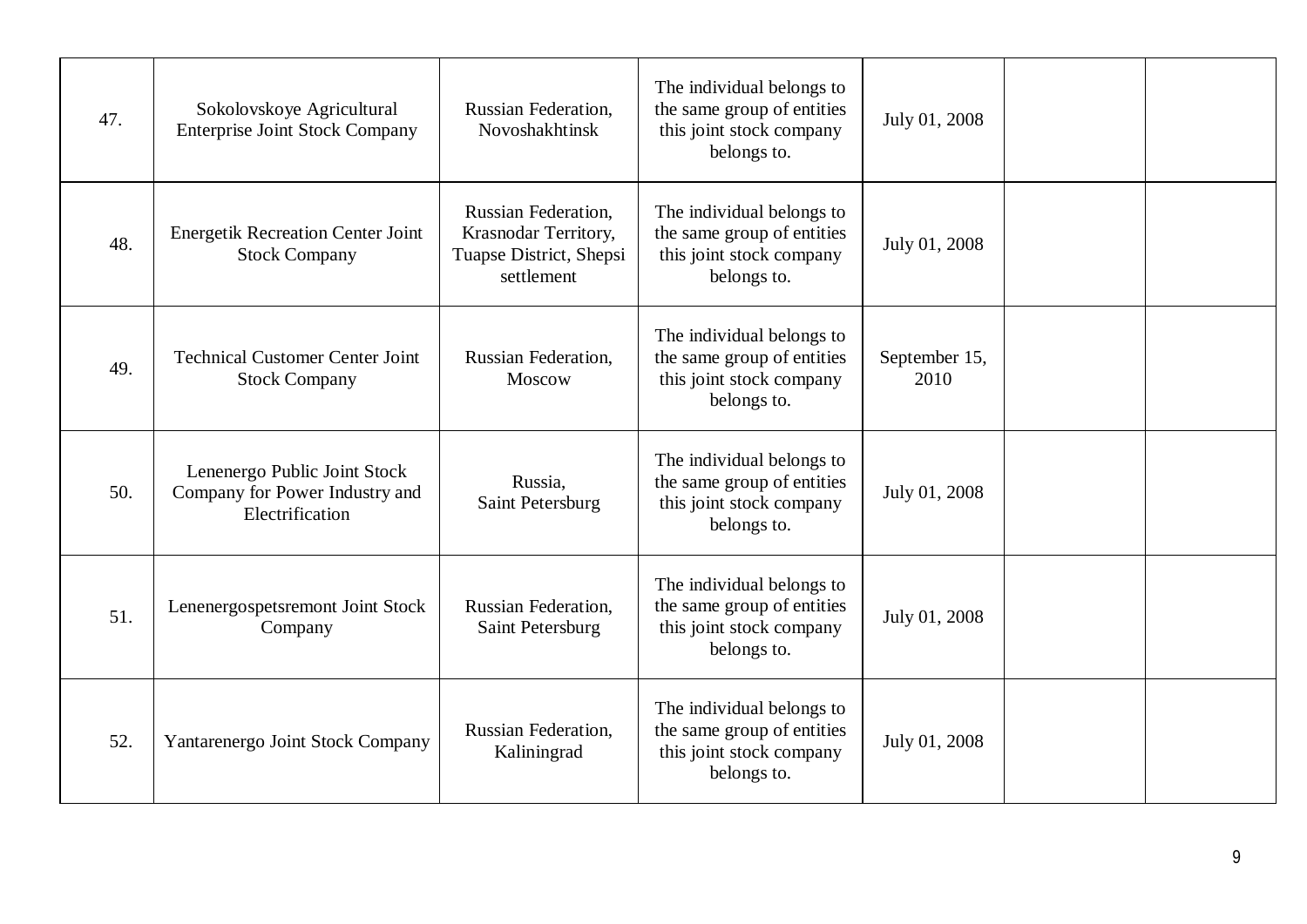| 53. | Yantarenergosbyt Joint Stock<br>Company                                                                  | Russian Federation,<br>Kaliningrad                                           | The individual belongs to<br>the same group of entities<br>this joint stock company<br>belongs to. | July 01, 2008 |  |
|-----|----------------------------------------------------------------------------------------------------------|------------------------------------------------------------------------------|----------------------------------------------------------------------------------------------------|---------------|--|
| 54. | Kaliningrad Generating Company<br><b>Joint Stock Company</b>                                             | <b>Russian Federation,</b><br>Kaliningrad                                    | The individual belongs to<br>the same group of entities<br>this joint stock company<br>belongs to. | July 01, 2008 |  |
| 55. | Kabardino-Balkar Joint-Stock<br>Company of Energy and<br>Electrification                                 | Kabardino-Balkarian<br>Republic, Nalchik                                     | The individual belongs to<br>the same group of entities<br>this joint stock company<br>belongs to. | July 01, 2008 |  |
| 56. | Karachayevo-Cherkesskenergo Joint<br><b>Stock Company</b>                                                | Karachay-Cherkess<br>Republic, Cherkessk                                     | The individual belongs to<br>the same group of entities<br>this joint stock company<br>belongs to. | July 01, 2008 |  |
| 57. | Kalmenergosbyt Joint Stock<br>Company                                                                    | Republic of Kalmykia,<br>Elista                                              | The individual belongs to<br>the same group of entities<br>this joint stock company<br>belongs to. | July 01, 2008 |  |
| 58. | <b>Interregional Distribution Grid</b><br>Company of North Caucasus Public<br><b>Joint Stock Company</b> | <b>Russian Federation,</b><br>Pyatigorsk                                     | The individual belongs to<br>the same group of entities<br>this joint stock company<br>belongs to. | July 01, 2008 |  |
| 59. | <b>Tomsk Distribution Company</b><br><b>Public Joint Stock Company</b>                                   | Russia, Tomsk                                                                | The individual belongs to<br>the same group of entities<br>this joint stock company<br>belongs to. | July 01, 2008 |  |
| 60. | Tyumenenergo Joint Stock<br>Company for Power Industry and<br>Electrification                            | Russia, Tyumen Region,<br>Khanty-Mansi<br>Autonomous Area -<br>Yugra, Surgut | The individual belongs to<br>the same group of entities<br>this joint stock company<br>belongs to. | July 01, 2008 |  |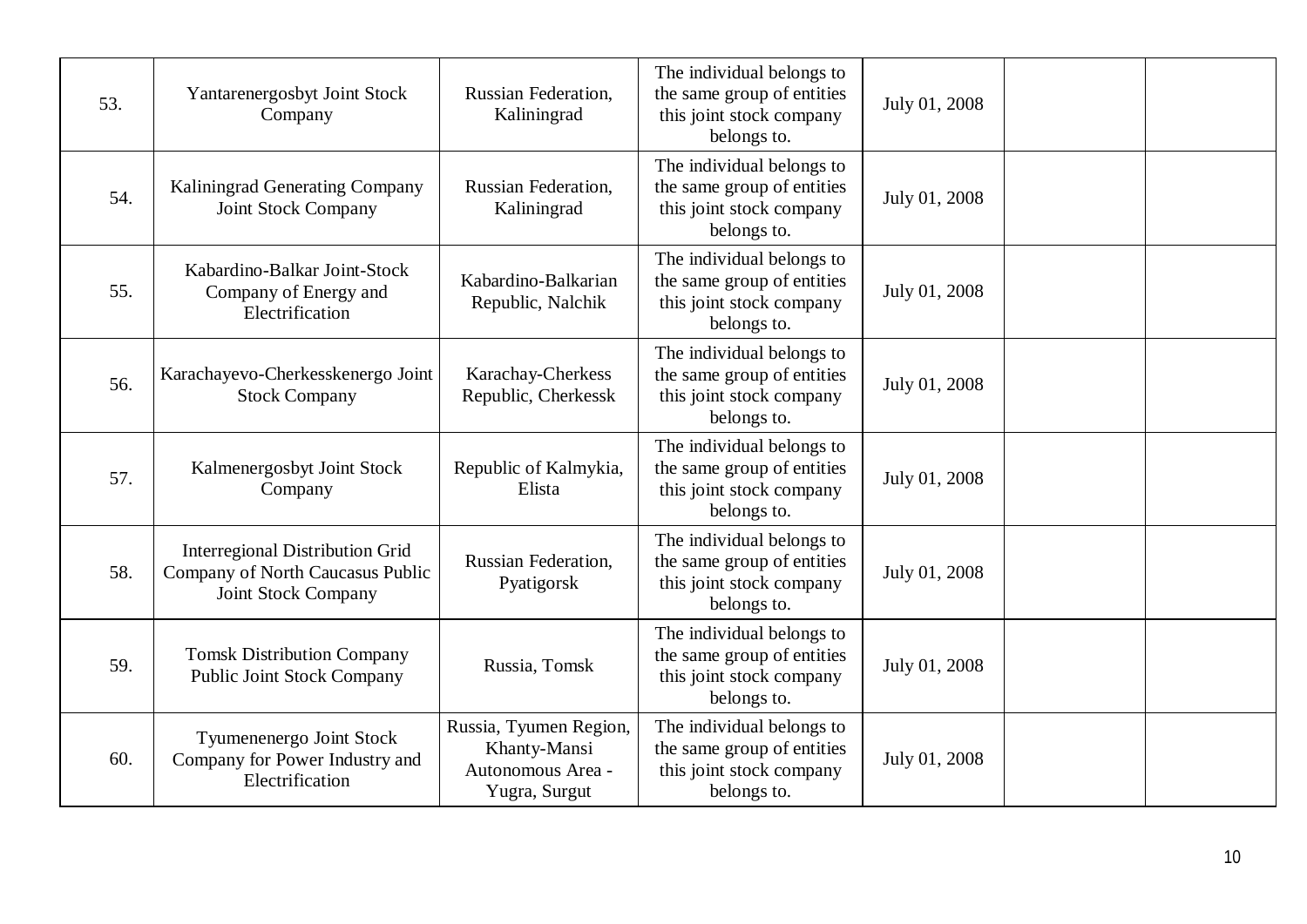| 61. | Tyvaenergosbyt Open Joint Stock<br>Company                                                                                                                                          | Republic of Tyva<br>Kyzyl            | The individual belongs to<br>the same group of entities<br>this joint stock company<br>belongs to. | July 01, 2008  |  |
|-----|-------------------------------------------------------------------------------------------------------------------------------------------------------------------------------------|--------------------------------------|----------------------------------------------------------------------------------------------------|----------------|--|
| 62. | Administration for Fiber-Optic<br><b>Communication Lines on Overhead</b><br><b>Transmission Lines of Interregional</b><br>Distribution Grid Companies Joint<br><b>Stock Company</b> | Russia, Moscow                       | The individual belongs to<br>the same group of entities<br>this joint stock company<br>belongs to. | April 15, 2011 |  |
| 63. | <b>UES EC Real Estate Joint Stock</b><br>Company                                                                                                                                    | Moscow                               | The individual belongs to<br>the same group of entities<br>this joint stock company<br>belongs to. | July 01, 2008  |  |
| 64. | MOESK-Engineering Joint Stock<br>Company                                                                                                                                            | <b>Russian Federation,</b><br>Moscow | The individual belongs to<br>the same group of entities<br>this joint stock company<br>belongs to. | July 01, 2008  |  |
| 65. | <b>Electrotechnical Equipment Repair</b><br><b>Plant Joint Stock Company</b>                                                                                                        | <b>Russian Federation,</b><br>Moscow | The individual belongs to<br>the same group of entities<br>this joint stock company<br>belongs to. | July 01, 2008  |  |
| 66. | Chechenenergo Joint Stock<br>Company                                                                                                                                                | Chechen Republic,<br>Grozny          | The individual belongs to<br>the same group of entities<br>this joint stock company<br>belongs to. | July 01, 2008  |  |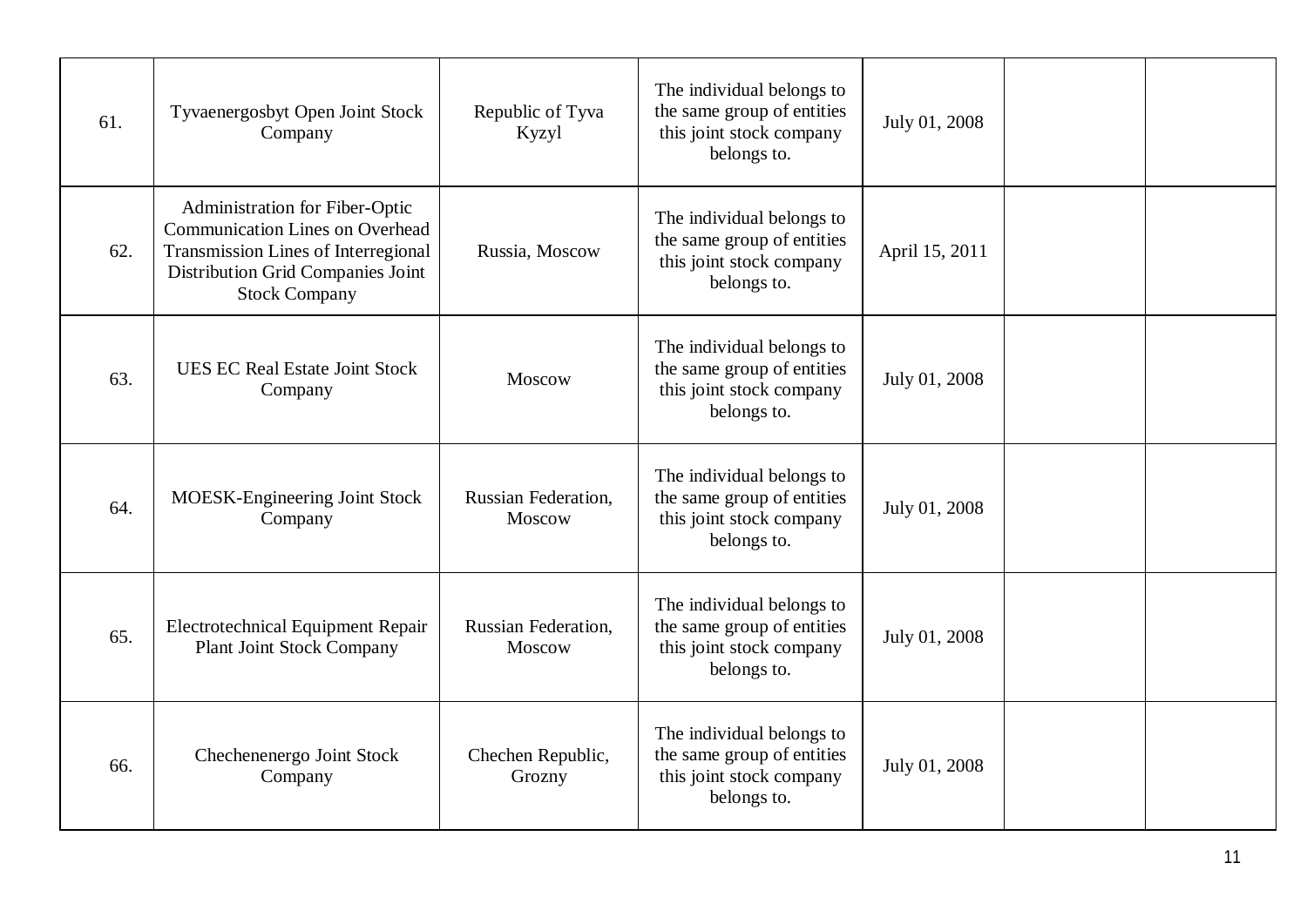| 67. | North-Western Energy Management<br>Company Joint Stock Company                   | Saint Petersburg,<br><b>Russian Federation</b>                           | The individual belongs to<br>the same group of entities<br>this joint stock company<br>belongs to. | July 01, 2008 |  |
|-----|----------------------------------------------------------------------------------|--------------------------------------------------------------------------|----------------------------------------------------------------------------------------------------|---------------|--|
| 68. | Dagestan Retail Energy Company<br><b>Public Joint Stock Company</b>              | Republic of Dagestan,<br>Makhachkala                                     | The individual belongs to<br>the same group of entities<br>this joint stock company<br>belongs to. | July 01, 2008 |  |
| 69. | Sevkavkazenergo Joint Stock<br>Company for Power Industry and<br>Electrification | Republic of North<br>Ossetia - Alania,<br>Vladikavkaz                    | The individual belongs to<br>the same group of entities<br>this joint stock company<br>belongs to. | July 01, 2008 |  |
| 70. | Nurenergo Open Joint Stock<br>Company                                            | 364051 Chechen<br>Republic, Grozny,<br>Staropromyslovskoye<br>highway, 6 | The individual belongs to<br>the same group of entities<br>this joint stock company<br>belongs to. | July 01, 2008 |  |
| 71. | Kuban Public Joint Stock Company<br>for Power Industry and<br>Electrification    | Russian Federation,<br>Krasnodar,                                        | The individual belongs to<br>the same group of entities<br>this joint stock company<br>belongs to. | July 01, 2008 |  |
| 72. | <b>Energetik Recreation Center Joint</b><br><b>Stock Company</b>                 | Russian Federation.<br>Gelendzhik                                        | The individual belongs to<br>the same group of entities<br>this joint stock company<br>belongs to. | July 01, 2008 |  |
| 73. | Kurortenergo Joint Stock Company                                                 | <b>Russian Federation,</b><br>Saint Petersburg                           | The individual belongs to<br>the same group of entities<br>this joint stock company<br>belongs to. | July 01, 2008 |  |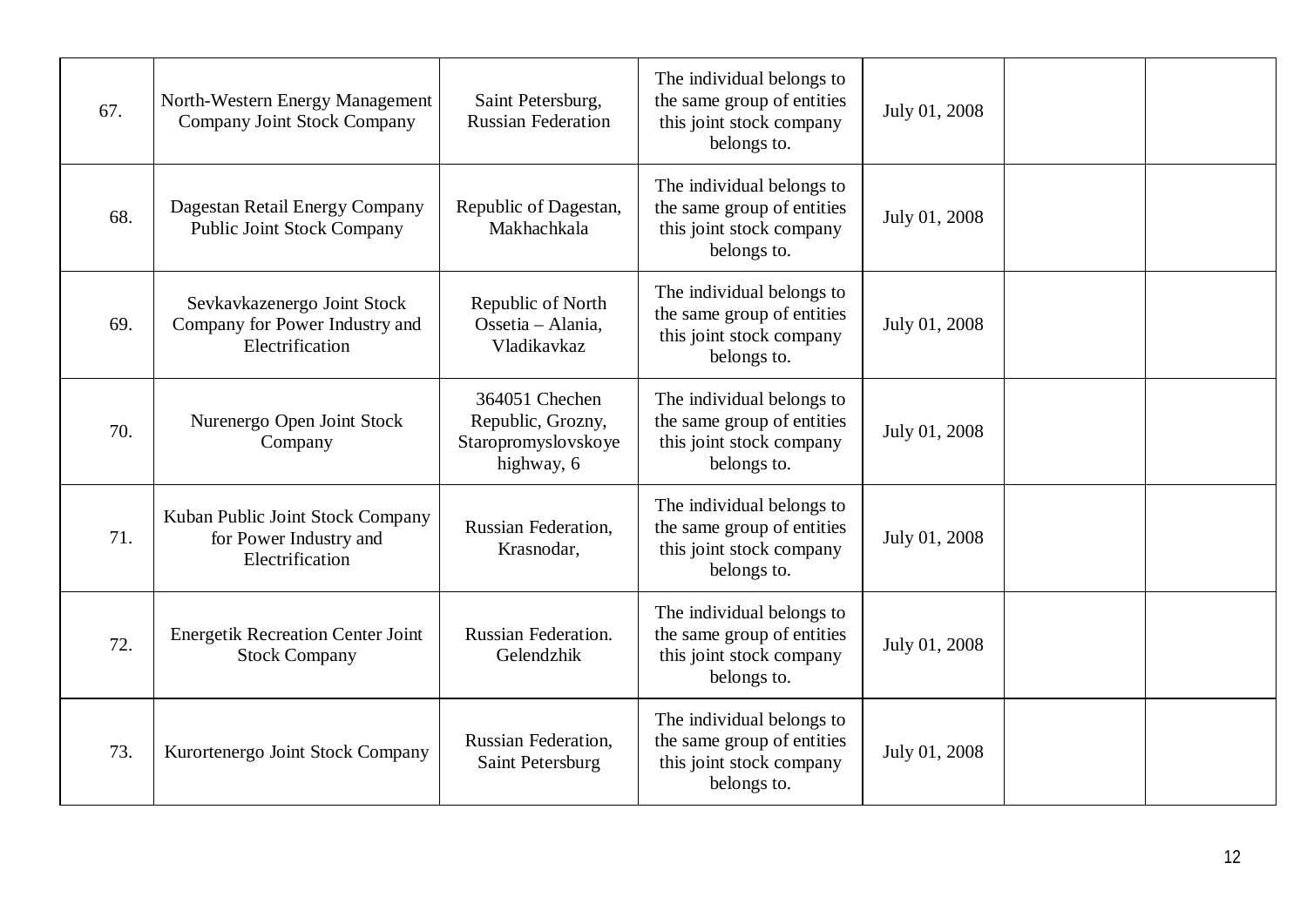| 74. | <b>Tsarskoye Selo Energy Company</b><br><b>Joint Stock Company</b>                                         | Russian Federation,<br>Saint Petersburg                                                     | The individual belongs to<br>the same group of entities<br>this joint stock company<br>belongs to. | July 01, 2008        |  |
|-----|------------------------------------------------------------------------------------------------------------|---------------------------------------------------------------------------------------------|----------------------------------------------------------------------------------------------------|----------------------|--|
| 75. | Dagenergoset Open Joint Stock<br>Company                                                                   | 367020, Makhachkala,<br>Dakhadayev St., 73a                                                 | The individual belongs to<br>the same group of entities<br>this joint stock company<br>belongs to. | March 31, 2010       |  |
| 76. | Energoservice of South Joint Stock<br>Company                                                              | <b>Russian Federation,</b><br>Rostov-on-Don                                                 | The individual belongs to<br>the same group of entities<br>this joint stock company<br>belongs to. | December 30,<br>2010 |  |
| 77. | <b>Energy-Efficient Technologies</b><br><b>Interregional Energy Service</b><br>Company Joint Stock Company | Russia, Nizhny<br>Novgorod                                                                  | The individual belongs to<br>the same group of entities<br>this joint stock company<br>belongs to. | December 31,<br>2010 |  |
| 78. | Energoservice of Kuban Joint Stock<br>Company                                                              | 350080 Krasnodar,<br>Novorossiyskaya St., 47                                                | The individual belongs to<br>the same group of entities<br>this joint stock company<br>belongs to. | August 01, 2018      |  |
| 79. | Yantarenergoservice Joint Stock<br>Company                                                                 | 236010, Kaliningrad,<br>Krasnoselskaya St., 83                                              | The individual belongs to<br>the same group of entities<br>this joint stock company<br>belongs to. | January 12, 2011     |  |
| 80. | Tyumenenergo Engineering Joint<br><b>Stock Company</b>                                                     | Russian Federation.<br>Tyumen Region,<br>Khanty-Mansi<br>Autonomous Area -<br>Yugra, Surgut | The individual belongs to<br>the same group of entities<br>this joint stock company<br>belongs to. | January 12, 2011     |  |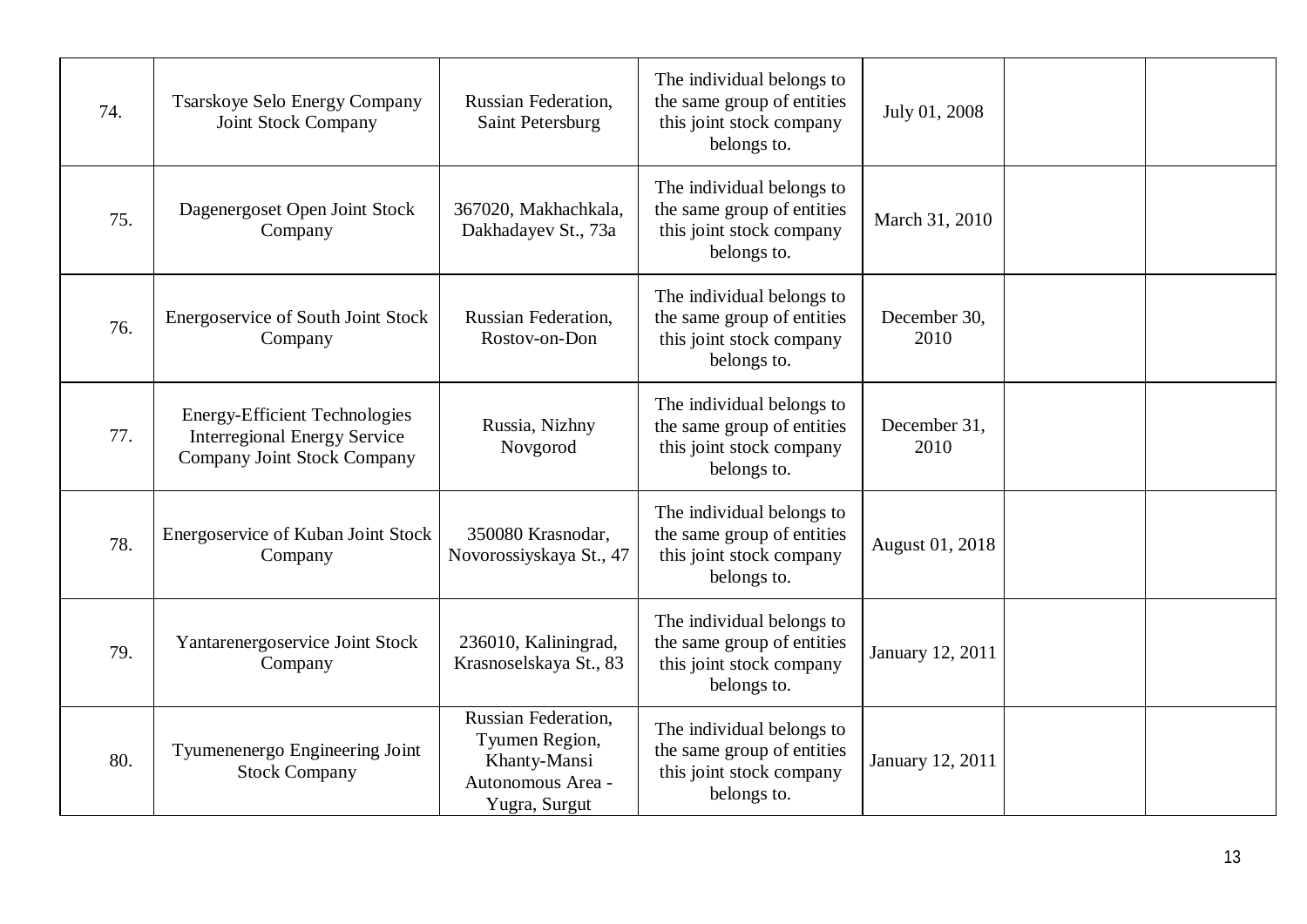| 81. | Dagestan Grid Company Joint Stock<br>Company                                                                                | Russian Federation,<br>Republic of Dagestan<br>Makhachkala | The individual belongs to<br>the same group of entities<br>this joint stock company<br>belongs to. | March 23, 2011       |  |
|-----|-----------------------------------------------------------------------------------------------------------------------------|------------------------------------------------------------|----------------------------------------------------------------------------------------------------|----------------------|--|
| 82. | <b>Energoservice of Volga Joint Stock</b><br>Company                                                                        | 410002 Saratov,<br>Embankment of<br>Cosmonauts, 7 "A"      | The individual belongs to<br>the same group of entities<br>this joint stock company<br>belongs to. | January 12, 2011     |  |
| 83. | <b>Energy Service Company of Siberia</b><br>Joint Stock Company                                                             | Krasnoyarsk                                                | The individual belongs to<br>the same group of entities<br>this joint stock company<br>belongs to. | February 15,<br>2011 |  |
| 84. | Lenenergo Energy Service<br><b>Company Joint Stock Company</b>                                                              | Russia, Saint Petersburg                                   | The individual belongs to<br>the same group of entities<br>this joint stock company<br>belongs to. | January 10, 2012     |  |
| 85. | <b>Moscow Power Industry</b><br><b>Communication Hub Joint Stock</b><br>Company                                             | Moscow                                                     | The individual belongs to<br>the same group of entities<br>this joint stock company<br>belongs to. | July 10, 2012        |  |
| 86. | Research and Technology Center of<br>the Federal Grid Company of the<br><b>Unified Energy System Joint Stock</b><br>Company | 115201 Moscow,<br>Kashirskoye highway,<br>$22$ , block $3$ | The individual belongs to<br>the same group of entities<br>this joint stock company<br>belongs to. | July 10, 2012        |  |
| 87. | Specialized Electric Power Grid<br>Servicing Company of the Unified<br><b>National Energy System Joint Stock</b><br>Company | Moscow Region,<br>Noginsk                                  | The individual belongs to<br>the same group of entities<br>this joint stock company<br>belongs to. | July 10, 2012        |  |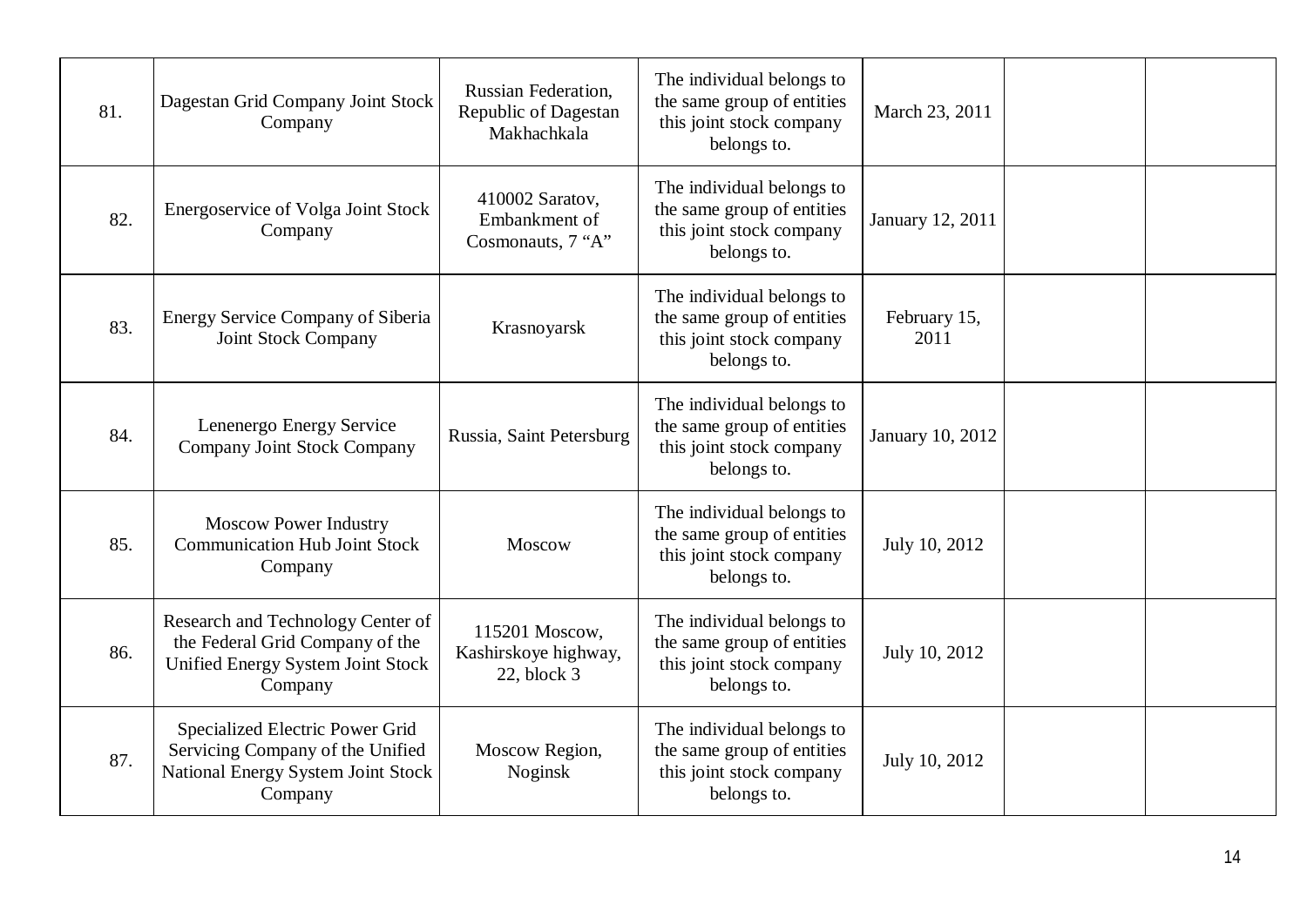| 88. | <b>Engineering and Construction</b><br>Management Center of the Unified<br><b>Energy System Joint Stock</b><br>Company | Moscow                                                    | The individual belongs to<br>the same group of entities<br>this joint stock company<br>belongs to. | July 10, 2012 |  |
|-----|------------------------------------------------------------------------------------------------------------------------|-----------------------------------------------------------|----------------------------------------------------------------------------------------------------|---------------|--|
| 89. | UES Energostroysnabkomplekt<br><b>Joint Stock Company</b>                                                              | Moscow                                                    | The individual belongs to<br>the same group of entities<br>this joint stock company<br>belongs to. | July 10, 2012 |  |
| 90. | Power Industry Index-FGC UES<br><b>Limited Liability Company</b>                                                       | 117630, Moscow,<br><b>Academician Chelomey</b><br>St., 5A | The individual belongs to<br>the same group of entities<br>this joint stock company<br>belongs to. | July 10, 2012 |  |
| 91. | Agency for Forecasting Balances in<br>the Electric Power Industry Joint<br><b>Stock Company</b>                        | Moscow                                                    | The individual belongs to<br>the same group of entities<br>this joint stock company<br>belongs to. | July 10, 2012 |  |
| 92. | Chitatekhenergo Joint Stock<br>Company                                                                                 | Zabaykalsky Territory,<br>Chita                           | The individual belongs to<br>the same group of entities<br>this joint stock company<br>belongs to. | July 10, 2012 |  |
| 93. | Mobile Gas Turbine Power Plants<br>Joint Stock Company                                                                 | Moscow                                                    | The individual belongs to<br>the same group of entities<br>this joint stock company<br>belongs to. | July 10, 2012 |  |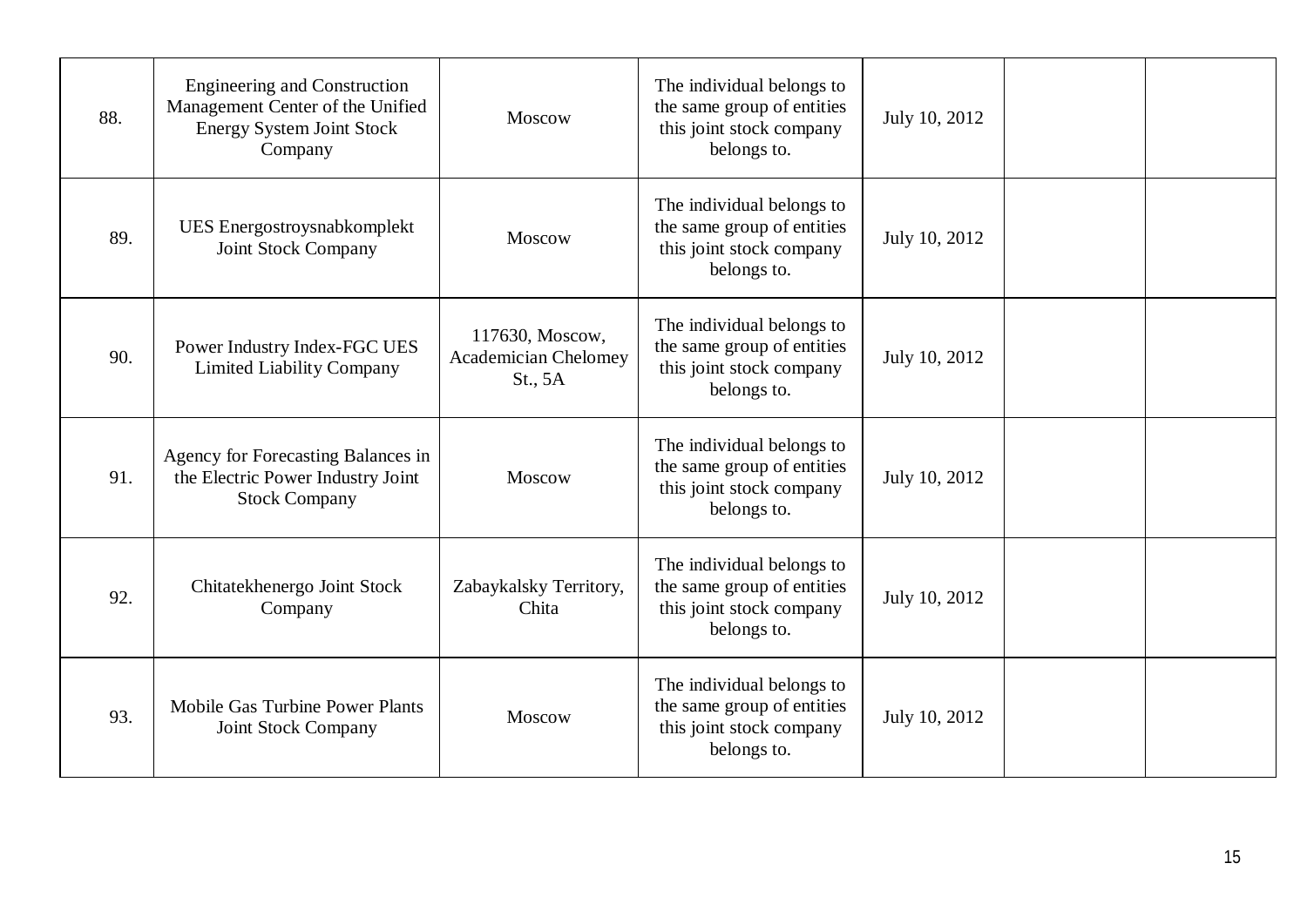| 94.  | Tomsk Trunk Grids Open Joint<br><b>Stock Company</b>                          | Russian Federation,<br>Tomsk, Kirov Prospect.,<br>36                                  | The individual belongs to<br>the same group of entities<br>this joint stock company<br>belongs to. | July 10, 2012        |  |
|------|-------------------------------------------------------------------------------|---------------------------------------------------------------------------------------|----------------------------------------------------------------------------------------------------|----------------------|--|
| 95.  | IT Energy Service Limited Liability<br>Company                                | 109074, Moscow,<br>Kitaigorodsky Proyezd<br>7, block 5                                | The individual belongs to<br>the same group of entities<br>this joint stock company<br>belongs to. | July 10, 2012        |  |
| 96.  | Kuban Trunk Grids Joint Stock<br>Company                                      | Russian Federation,<br>Krasnodar                                                      | The individual belongs to<br>the same group of entities<br>this joint stock company<br>belongs to. | July 10, 2012        |  |
| 97.  | G.M. Krzhizhanovsky Power<br><b>Industry Institute Joint Stock</b><br>Company | <b>Russian Federation,</b><br>Moscow                                                  | The individual belongs to<br>the same group of entities<br>this joint stock company<br>belongs to. | July 10, 2012        |  |
| 98.  | <b>Energotrans Limited Liability</b><br>Company                               | 197730, Russia, Saint<br>Petersburg, Beloostrov<br>settlement, Novoye<br>highway, 45A | The individual belongs to<br>the same group of entities<br>this joint stock company<br>belongs to. | June 26, 2014        |  |
| 99.  | Federal Testing Center Public Joint<br><b>Stock Company</b>                   | Russia, Saint Petersburg                                                              | The individual belongs to<br>the same group of entities<br>this joint stock company<br>belongs to. | November 21,<br>2014 |  |
| 100. | Saint Petersburg Electric Power<br><b>Grids Joint Stock Company</b>           | Russia, Saint Petersburg                                                              | The individual belongs to<br>the same group of entities<br>this joint stock company<br>belongs to. | June 30, 2015        |  |
| 101. | Petrodyorets Electric Power Grid<br>Joint Stock Company                       | <b>Russian Federation,</b><br>Saint Petersburg                                        | The individual belongs to<br>the same group of entities<br>this joint stock company<br>belongs to. | June 30, 2015        |  |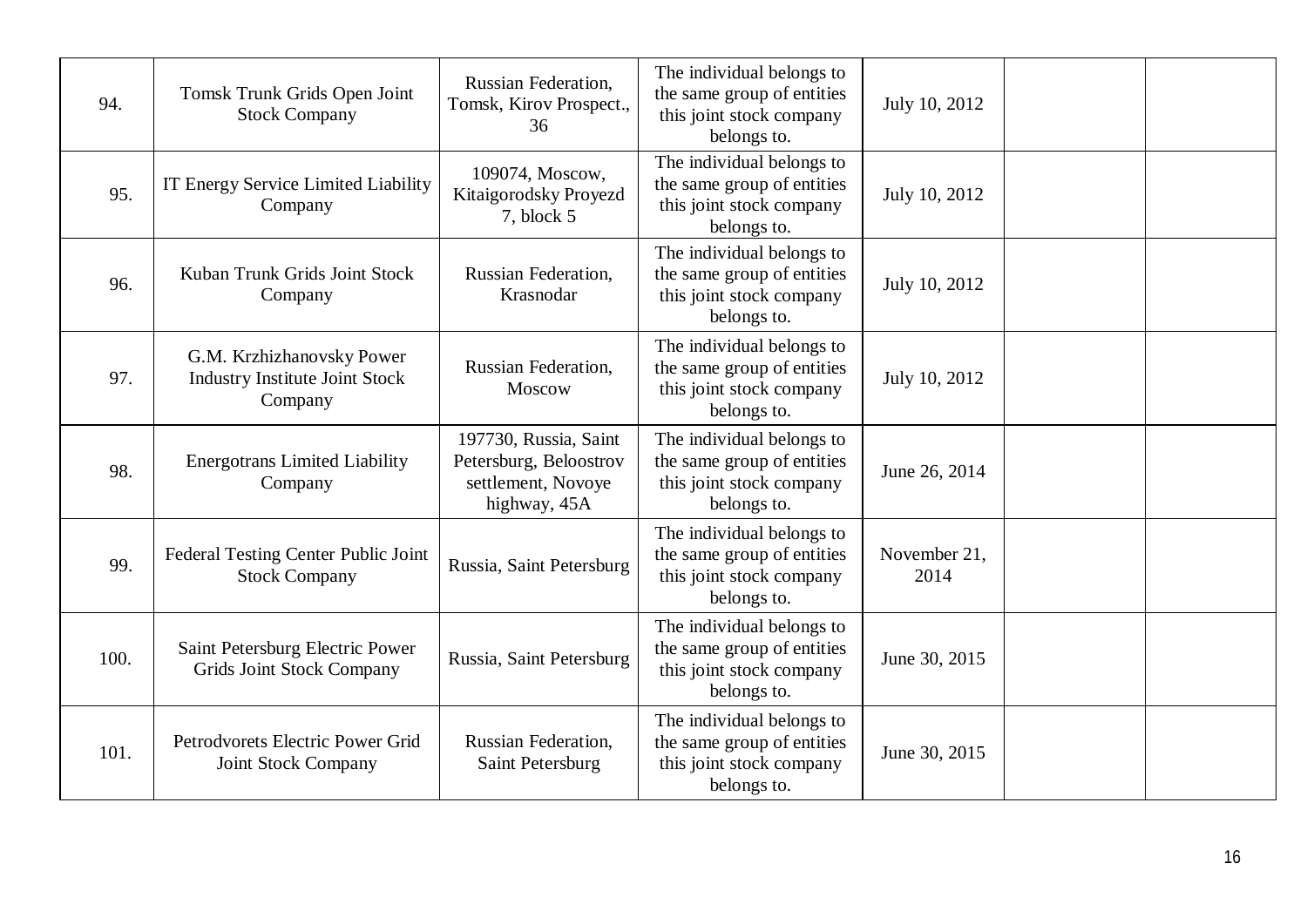| 102. | FGC-Asset Management Limited<br><b>Liability Company</b>                      | 117630, Moscow,<br><b>Academician Chelomey</b><br>St., 5A | The individual belongs to<br>the same group of entities<br>this joint stock company<br>belongs to. | November 16,<br>2015  |  |
|------|-------------------------------------------------------------------------------|-----------------------------------------------------------|----------------------------------------------------------------------------------------------------|-----------------------|--|
| 103. | Volgograd Interdistrict Electric<br>Power Grids Public Joint Stock<br>Company | <b>Russian Federation.</b><br>Volgograd                   | The person belongs to the<br>same group of persons the<br>Joint Stock Company<br>belongs to.       | June 20, 2019.        |  |
| 104. | Andrey Yevgenyevich Murov                                                     | No consent given                                          | The individual belongs to<br>the same group of entities<br>this joint stock company<br>belongs to. | November 19,<br>2018. |  |
| 105. | Dmitry Olegovich Zhuravlev                                                    | No consent given                                          | The individual belongs to<br>the same group of entities<br>this joint stock company<br>belongs to. | October 01, 2017      |  |
| 106. | Vladislav Leonidovich Surmenko                                                | No consent given                                          | The individual belongs to<br>the same group of entities<br>this joint stock company<br>belongs to. | July 01, 2015         |  |
| 107. | Boris Igorevich Berlin                                                        | No consent given                                          | The individual belongs to<br>the same group of entities<br>this joint stock company<br>belongs to. | September 03,<br>2019 |  |
| 108. | Yevgeny Nikolayevich Frolkin                                                  | No consent given                                          | The individual belongs to<br>the same group of entities<br>this joint stock company<br>belongs to. | July 10, 2012         |  |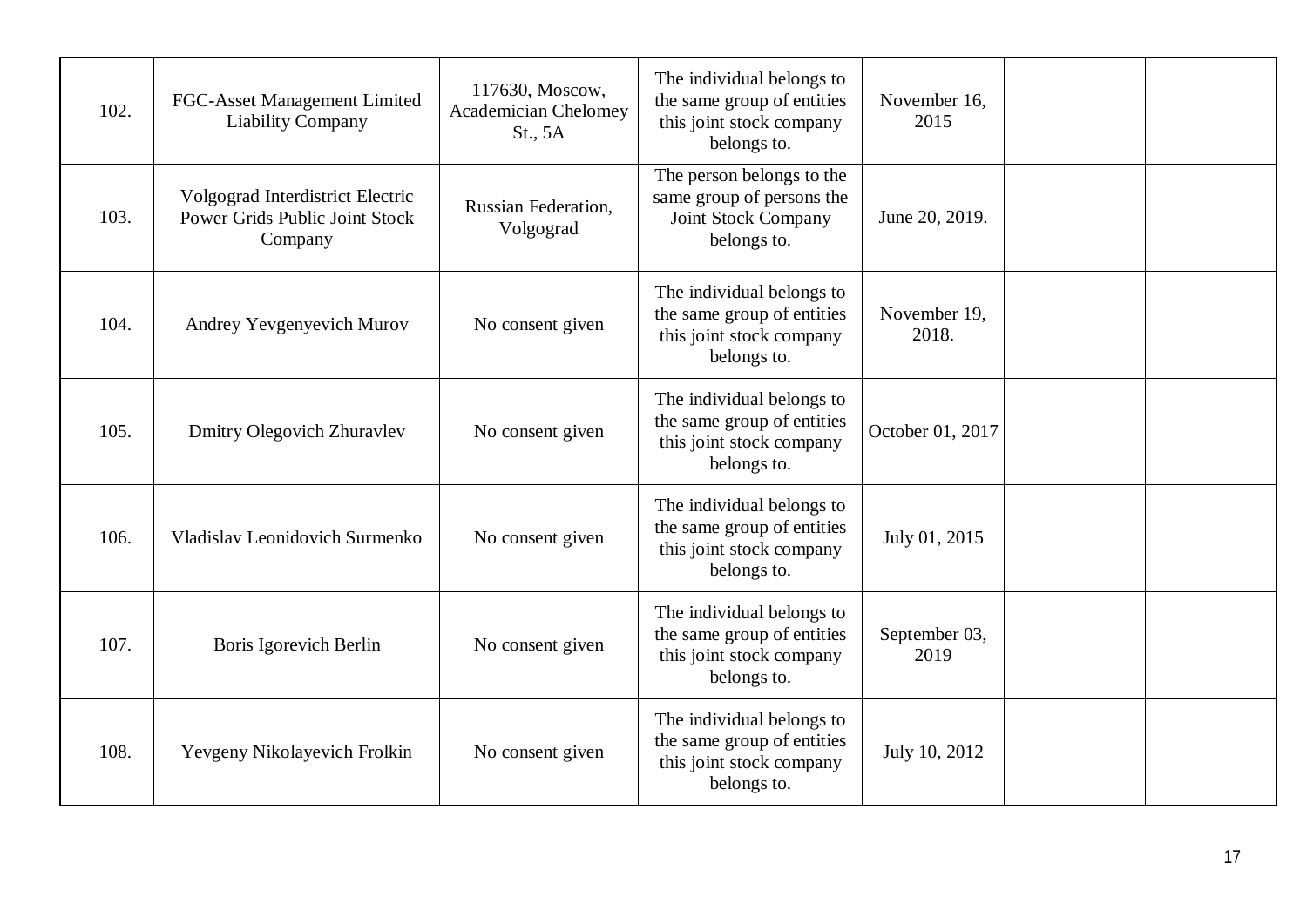| 109. | Yury Kazbekovich Zafesov          | No consent given | The individual belongs to<br>the same group of entities<br>this joint stock company<br>belongs to. | July 10, 2012         |  |
|------|-----------------------------------|------------------|----------------------------------------------------------------------------------------------------|-----------------------|--|
| 110. | Yelena Nikolayevna Stelnova       | No consent given | The person belongs to the<br>same group of persons the<br>Joint Stock Company<br>belongs to.       | April 18, 2019        |  |
| 111. | Petr Alekseyevich Sinyutin        | No consent given | The individual belongs to<br>the same group of entities<br>this joint stock company<br>belongs to. | February 5, 2016      |  |
| 112. | <b>Dmitry Vasilyevich Katynov</b> | No consent given | The individual belongs to<br>the same group of entities<br>this joint stock company<br>belongs to. | January 01, 2016      |  |
| 113. | Veronika Viktorovna Tarnorutskaya | No consent given | The individual belongs to<br>the same group of entities<br>this joint stock company<br>belongs to. | July 01, 2008         |  |
| 114. | Igor Vladimirovich Makovsky       | No consent given | The individual belongs to<br>the same group of entities<br>this joint stock company<br>belongs to. | September 19,<br>2018 |  |
| 115. | Natalya Aleksandrovna Kamolina    | No consent given | The individual belongs to<br>the same group of entities<br>this joint stock company<br>belongs to. | October 29, 2014      |  |
| 116. | Tatyana Alekseyevna Churikova     | No consent given | The individual belongs to<br>the same group of entities<br>this joint stock company<br>belongs to. | July 01, 2018         |  |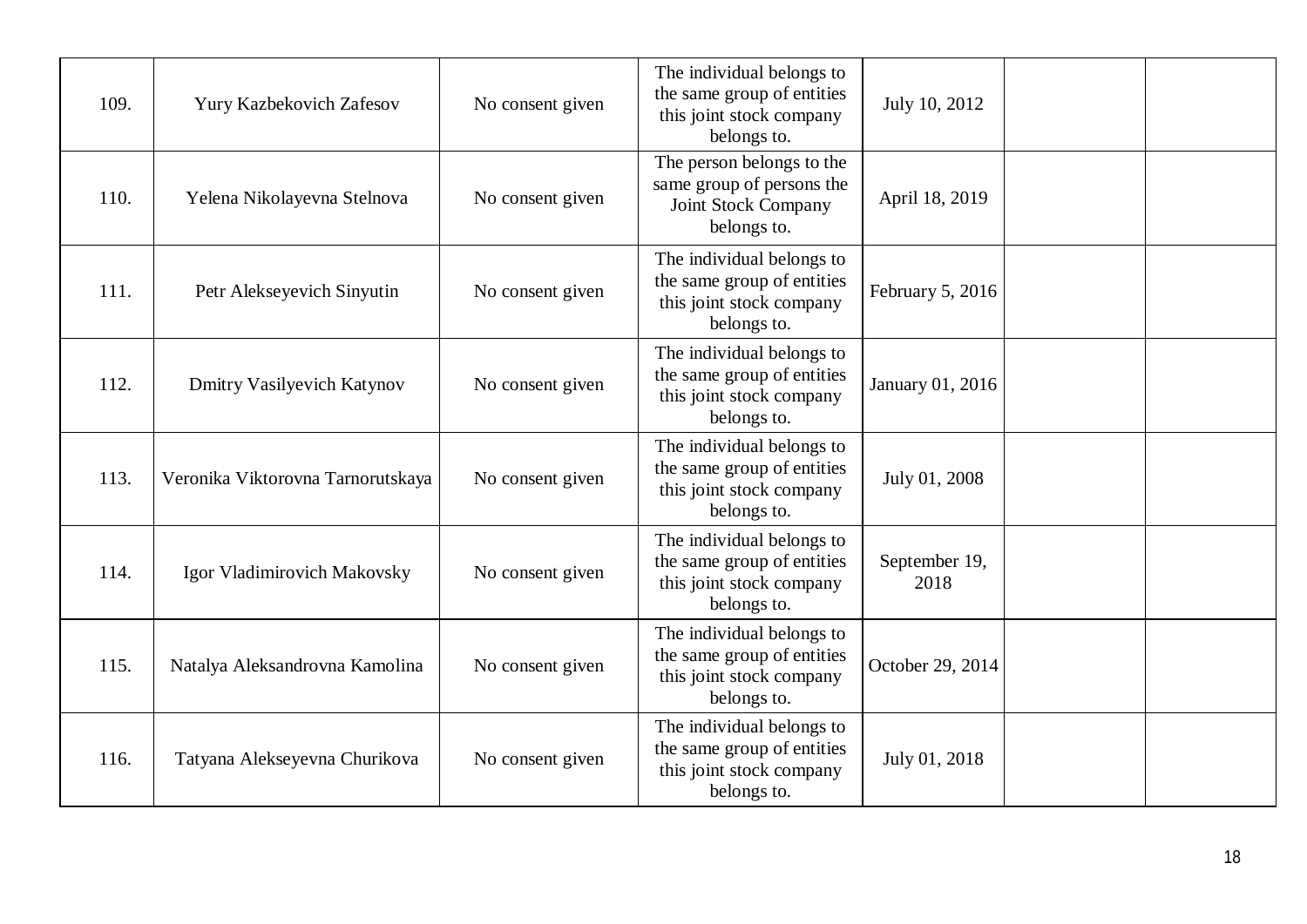| 117. | Irina Yuryevna Mishina         | No consent given | The individual belongs to<br>the same group of entities<br>this joint stock company<br>belongs to. | December 15,<br>2015  |  |
|------|--------------------------------|------------------|----------------------------------------------------------------------------------------------------|-----------------------|--|
| 118. | Taisiya Aleksandrovna Gokina   | No consent given | The individual belongs to<br>the same group of entities<br>this joint stock company<br>belongs to. | July 19, 2019         |  |
| 119. | Olga Veniaminovna Smirnova     | No consent given | The individual belongs to<br>the same group of entities<br>this joint stock company<br>belongs to. | September 08,<br>2016 |  |
| 120. | Viktor Vilenovich Shvab        | No consent given | The individual belongs to<br>the same group of entities<br>this joint stock company<br>belongs to. | December 12,<br>2011  |  |
| 121. | Vladimir Anatolyevich Ryabikin | No consent given | The individual belongs to<br>the same group of entities<br>this joint stock company<br>belongs to. | July 01, 2008         |  |
| 122. | <b>Filipp Petrovich Zorin</b>  | No consent given | The individual belongs to<br>the same group of entities<br>this joint stock company<br>belongs to. | December 16,<br>2015  |  |
| 123. | Svetlana Vasilievna Shemyakina | No consent given | The individual belongs to<br>the same group of entities<br>this joint stock company<br>belongs to. | July 28, 2016         |  |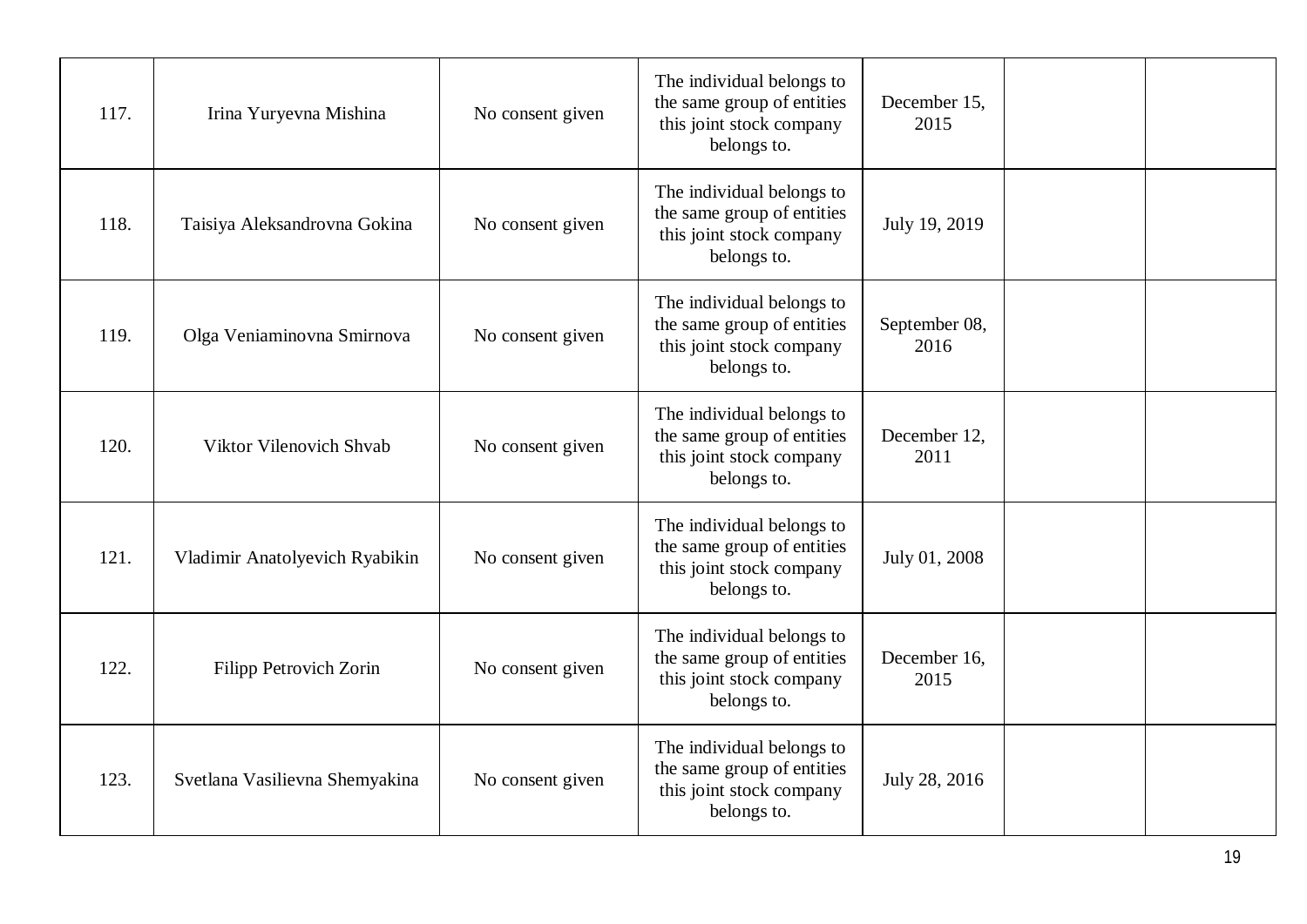| 124. | Anatoly Yuryevich Yablokov        | No consent given | The individual belongs to<br>the same group of entities<br>this joint stock company<br>belongs to. | December 25,<br>2017 |  |
|------|-----------------------------------|------------------|----------------------------------------------------------------------------------------------------|----------------------|--|
| 125. | Vladimir Vasilyevich Vasilyev     | No consent given | The individual belongs to<br>the same group of entities<br>this joint stock company<br>belongs to. | March 21, 2018       |  |
| 126. | Viktor Aleksandrovich Reshetnikov | No consent given | The individual belongs to<br>the same group of entities<br>this joint stock company<br>belongs to. | October 28, 2014     |  |
| 127. | Igor Pavlovich Sharoshikhin       | No consent given | The individual belongs to<br>the same group of entities<br>this joint stock company<br>belongs to. | December 17,<br>2011 |  |
| 128. | Oleg Valentinovich Petrov         | No consent given | The individual belongs to<br>the same group of entities<br>this joint stock company<br>belongs to. | July 01, 2015        |  |
| 129. | Alla Vyacheslavovna Zaychenko     | No consent given | The individual belongs to<br>the same group of entities<br>this joint stock company<br>belongs to. | April 20, 2013       |  |
| 130. | Sergey Vladimirovich Sergeyev     | No consent given | The person belongs to the<br>same group of persons the<br>Joint Stock Company<br>belongs to.       | July 18, 2019        |  |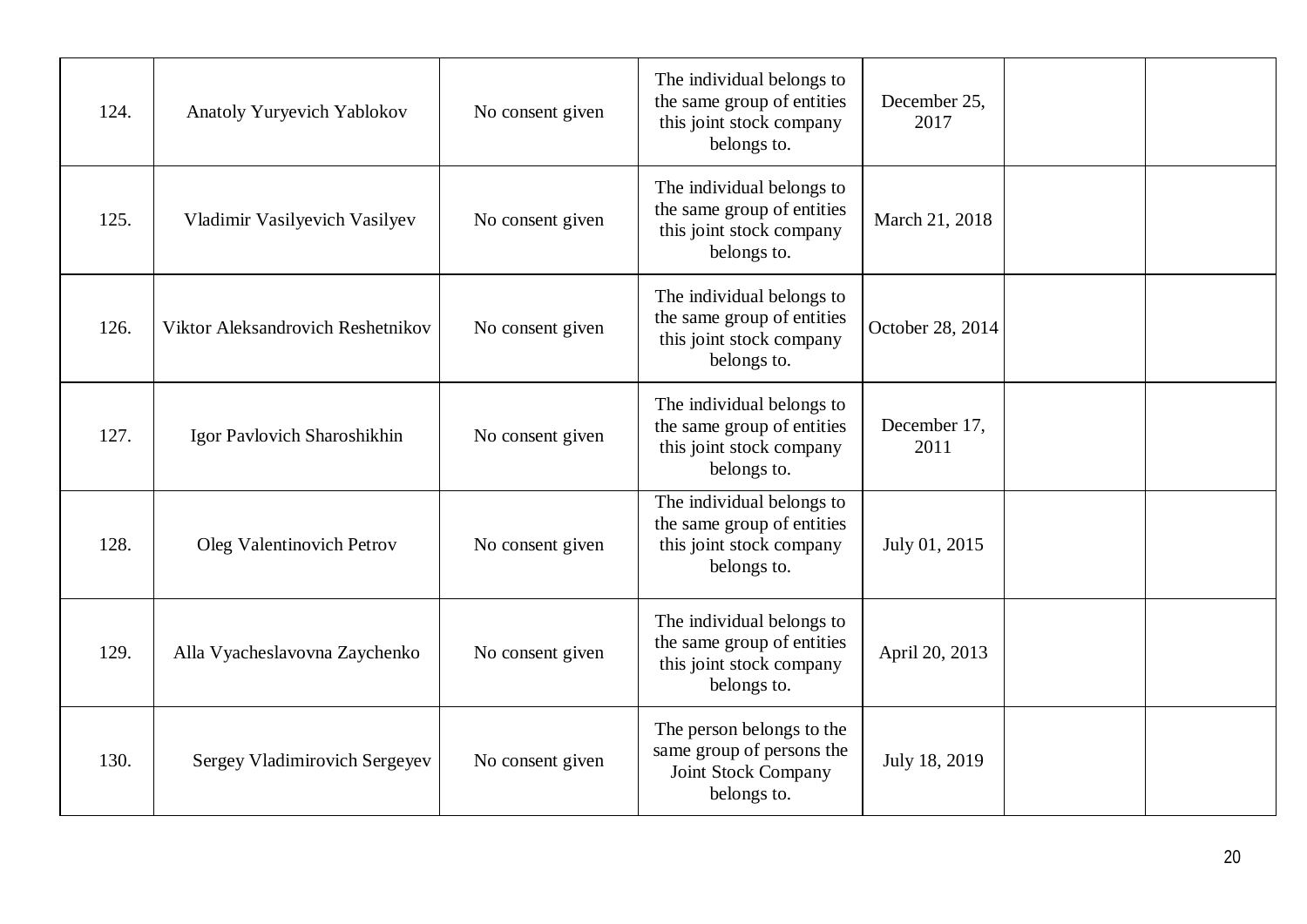| 131. | Aleksandr Borisovich Lebedev            | No consent given | The individual belongs to<br>the same group of entities<br>this joint stock company<br>belongs to. | May 15, 2013         |  |
|------|-----------------------------------------|------------------|----------------------------------------------------------------------------------------------------|----------------------|--|
| 132. | <b>Artem Vladimirovich Glotov</b>       | No consent given | The individual belongs to<br>the same group of entities<br>this joint stock company<br>belongs to. | June 07, 2013        |  |
| 133. | Igor Alekseyevich Mosin                 | No consent given | The individual belongs to<br>the same group of entities<br>this joint stock company<br>belongs to. | December 01,<br>2017 |  |
| 134. | Pavel Viktorovich Bakhtin               | No consent given | The individual belongs to<br>the same group of entities<br>this joint stock company<br>belongs to. | December 30,<br>2017 |  |
| 135. | Aleksandr Aleksandrovich<br>Sevastyanov | No consent given | The individual belongs to<br>the same group of entities<br>this joint stock company<br>belongs to. | May 15, 2019         |  |
| 136. | Sergey Georgiyevich Dregval             | No consent given | The individual belongs to<br>the same group of entities<br>this joint stock company<br>belongs to. | October 28, 2014     |  |
| 137. | <b>Boris Borisovich Ebzeyev</b>         | No consent given | The individual belongs to<br>the same group of entities<br>this joint stock company<br>belongs to. | May 05, 2017         |  |
| 138. | Aleksandr Valeryevich Pavlov            | No consent given | The individual belongs to<br>the same group of entities<br>this joint stock company<br>belongs to. | August 06, 2019      |  |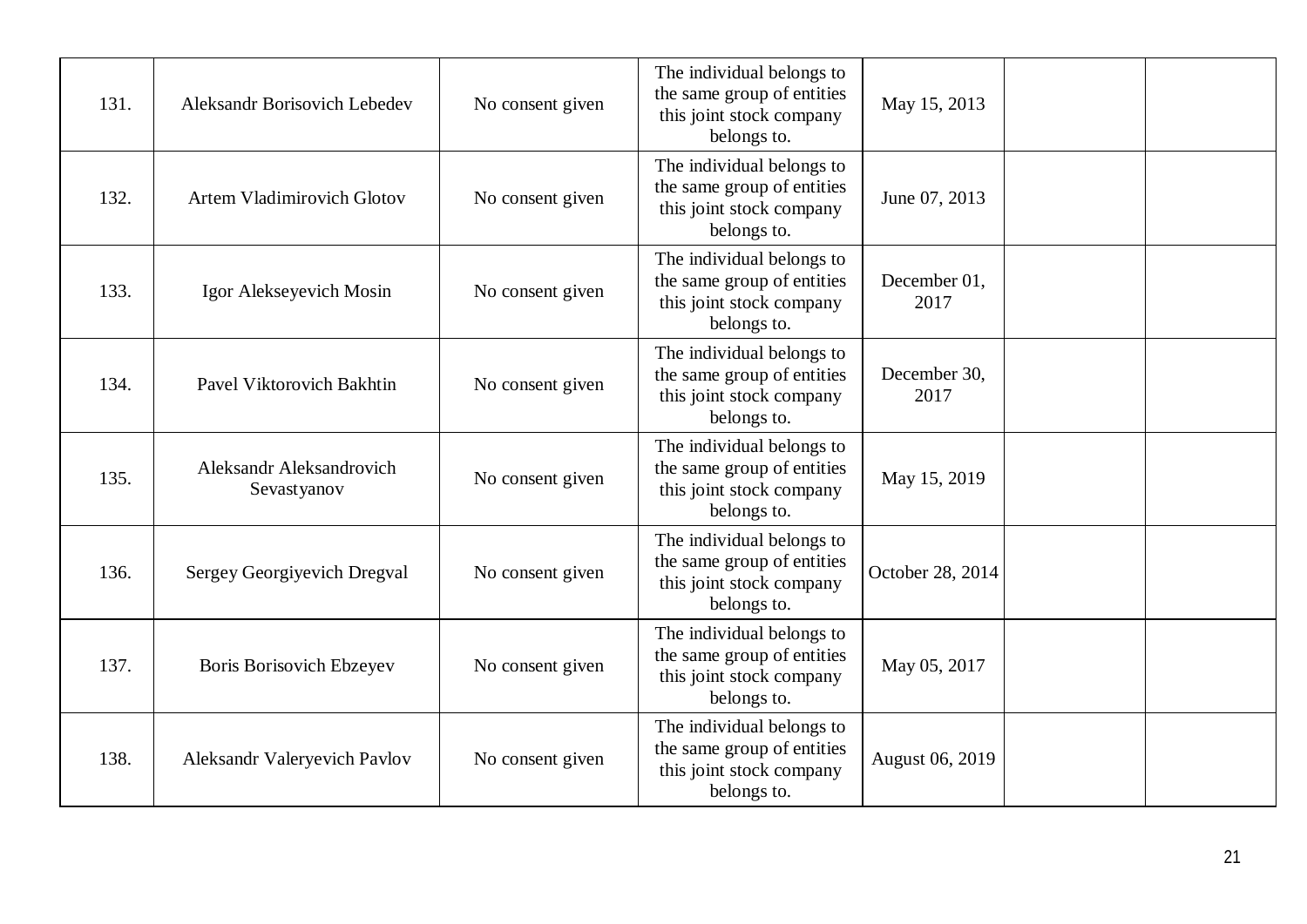| 139. | <b>Aleksandr Petrovich Penkov</b>  | No consent given | The individual belongs to<br>the same group of entities<br>this joint stock company<br>belongs to. | June 26, 2014        |  |
|------|------------------------------------|------------------|----------------------------------------------------------------------------------------------------|----------------------|--|
| 140. | Dmitry Borisovich Akopyan          | No consent given | The individual belongs to<br>the same group of entities<br>this joint stock company<br>belongs to. | May 21, 2019         |  |
| 141. | Aleksandr Viktorovich Domanin      | No consent given | The individual belongs to<br>the same group of entities<br>this joint stock company<br>belongs to. | May 06, 2016         |  |
| 142. | Vitaly Valeryevich Ivanov          | No consent given | The individual belongs to<br>the same group of entities<br>this joint stock company<br>belongs to. | March 29, 2019       |  |
| 143. | Vladimir Aleksandrovich Lebedev    | No consent given | The individual belongs to<br>the same group of entities<br>this joint stock company<br>belongs to. | December 01,<br>2016 |  |
| 144. | <b>Andrey Anatolyevich Golinko</b> | No consent given | The individual belongs to<br>the same group of entities<br>this joint stock company<br>belongs to. | December 30,<br>2016 |  |
| 145. | Dmitry Alekseyevich Vasin          | No consent given | The individual belongs to<br>the same group of entities<br>this joint stock company<br>belongs to. | March 21, 2017       |  |
| 146. | Andrey Viktorovich Konoval         | No consent given | The individual belongs to<br>the same group of entities<br>this joint stock company<br>belongs to. | March 21, 2017       |  |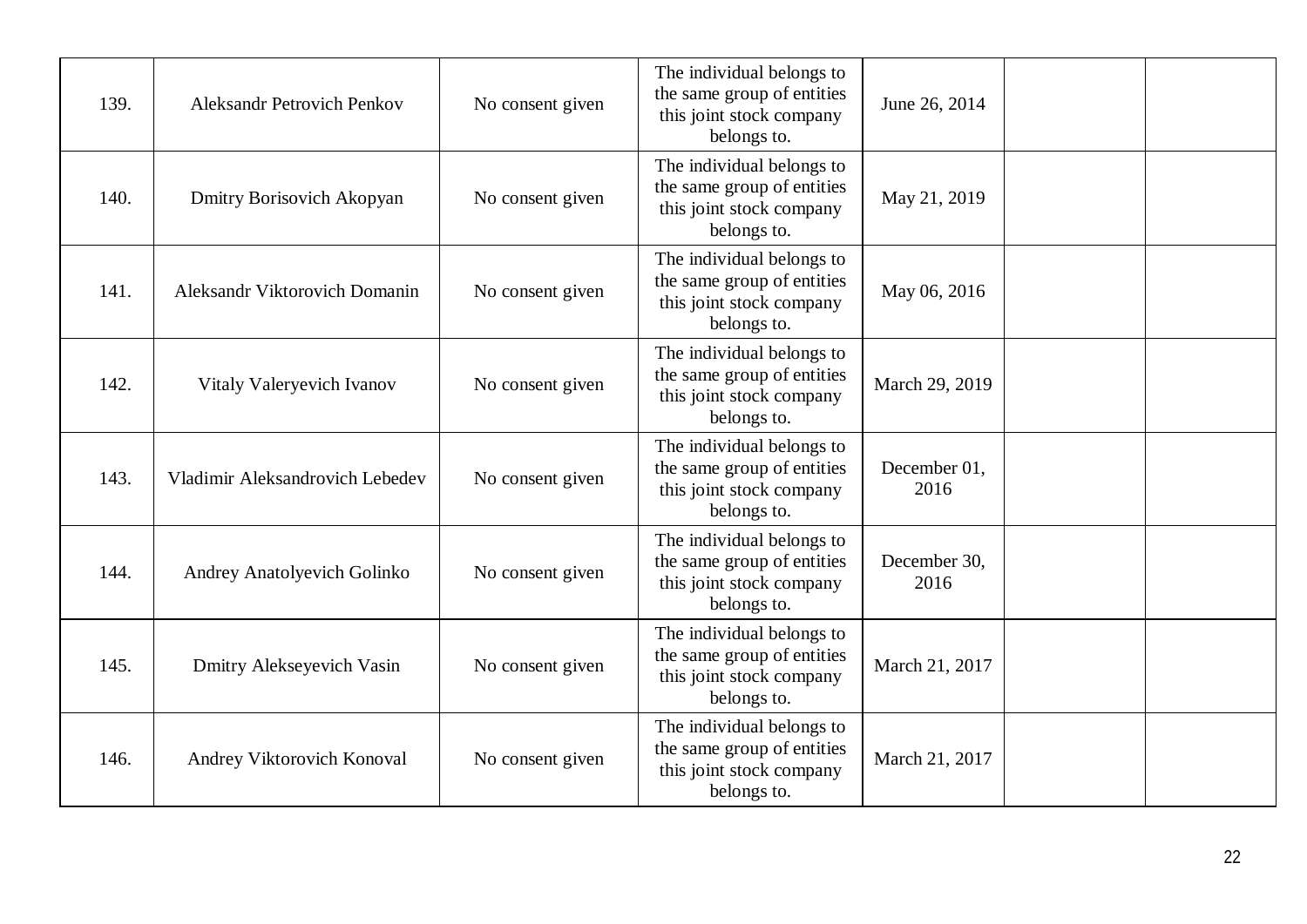| 147. | Andrey Rudolfovich Melnikov  | No consent given | The individual belongs to<br>the same group of entities<br>this joint stock company<br>belongs to. | July 01, 2019.        |  |
|------|------------------------------|------------------|----------------------------------------------------------------------------------------------------|-----------------------|--|
| 148. | Sergey Ivanovich Tishchenko  | No consent given | The individual belongs to<br>the same group of entities<br>this joint stock company<br>belongs to. | August 29, 2017       |  |
| 149. | Pavel Anatolievich Livinskiy | No consent given | The individual belongs to<br>the same group of entities<br>this joint stock company<br>belongs to. | September 12,<br>2017 |  |
| 150. | Sergey Viktorovich Kotenev   | No consent given | The individual belongs to<br>the same group of entities<br>this joint stock company<br>belongs to. | July 19, 2017         |  |
| 151. | Elena Valentinovna Bolbina   | No consent given | The individual belongs to<br>the same group of entities<br>this joint stock company<br>belongs to. | July 06, 2017         |  |
| 152. | Aleksei Viktorovitch Stain   | No consent given | The individual belongs to<br>the same group of entities<br>this joint stock company<br>belongs to. | September 16,<br>2017 |  |
| 153. | Denis Vyacheslavovich Dudko  | No consent given | The individual belongs to<br>the same group of entities<br>this joint stock company<br>belongs to. | October 27, 2017      |  |
| 154. | Andrey Valerievitch Rumin    | No consent given | The individual belongs to<br>the same group of entities<br>this joint stock company<br>belongs to. | January 12, 2018      |  |
| 155. | Aleksei Anatolyevich Agapov  | No consent given | The individual belongs to<br>the same group of entities<br>this joint stock company<br>belongs to. | April 07, 2018        |  |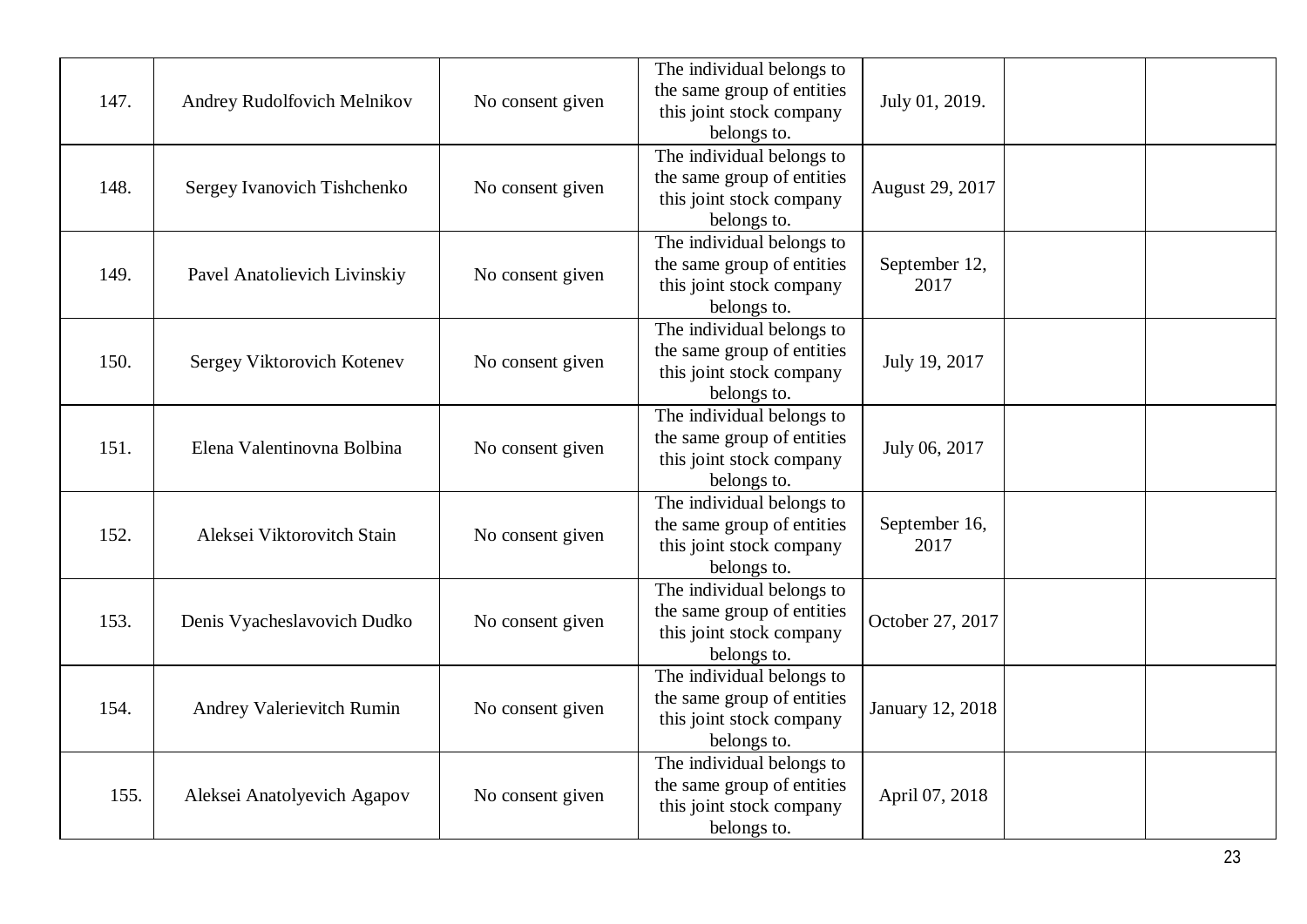| 156. | Larisa Vadimovna Mazurovskaya          | No consent given | The individual belongs to<br>the same group of entities<br>this joint stock company<br>belongs to. | May 18, 2018          |  |
|------|----------------------------------------|------------------|----------------------------------------------------------------------------------------------------|-----------------------|--|
| 157. | Vladimir Vyacheslavovich<br>Kharitonov | No consent given | The individual belongs to<br>the same group of entities<br>this joint stock company<br>belongs to. | April 17, 2018        |  |
| 158. | Arseniy Grigorievich Shatokhin         | No consent given | The individual belongs to<br>the same group of entities<br>this joint stock company<br>belongs to. | May 19, 2018          |  |
| 159. | Igor Vladimirovich Philippenko         | No consent given | The individual belongs to<br>the same group of entities<br>this joint stock company<br>belongs to. | June 28, 2018         |  |
| 160. | <b>Stanislav Andreevich Kozlov</b>     | No consent given | The individual belongs to<br>the same group of entities<br>this joint stock company<br>belongs to. | May 19, 2018          |  |
| 161. | Vladimir Frantishkovich<br>Vashkevich  | No consent given | The individual belongs to<br>the same group of entities<br>this joint stock company<br>belongs to. | September 11,<br>2018 |  |
| 162. | Viktor Vyacheslavovich Yelagin         | No consent given | The individual belongs to<br>the same group of entities<br>this joint stock company<br>belongs to. | June 21, 2019         |  |
| 163. | <b>Musa Mutushovich Tsumaev</b>        | No consent given | The person belongs to the<br>same group of persons the<br>Joint Stock Company<br>belongs to.       | August 17, 2019       |  |
| 164. | Kirill Aleksandrovich Yutkin           | No consent given | The individual belongs to<br>the same group of entities<br>this joint stock company<br>belongs to. | October 23, 2018      |  |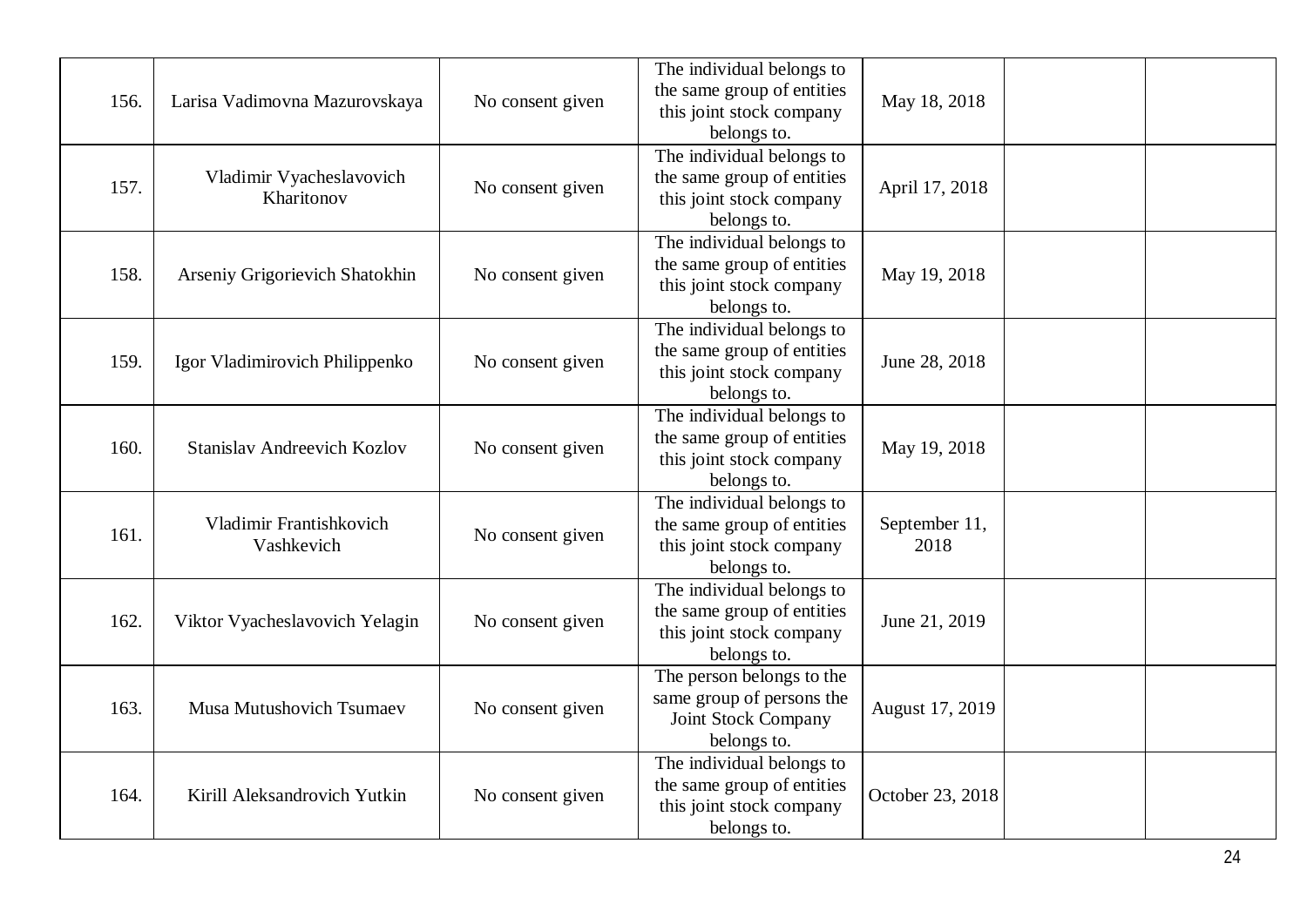| 165. | Gennady Olegovich Martsinkovsky          | No consent given | The individual belongs to<br>the same group of entities<br>this joint stock company<br>belongs to. | November 01,<br>2018. |  |
|------|------------------------------------------|------------------|----------------------------------------------------------------------------------------------------|-----------------------|--|
| 166. | Vladislav Tovarishchtayovich<br>Khovalyg | No consent given | The individual belongs to<br>the same group of entities<br>this joint stock company<br>belongs to. | November 12,<br>2018  |  |
| 167. | Maria Aleksandrovna Yershova             | No consent given | The individual belongs to<br>the same group of entities<br>this joint stock company<br>belongs to. | May 22, 2019          |  |
| 168. | <b>Aleksandr Borisovich Volkov</b>       | No consent given | The individual belongs to<br>the same group of entities<br>this joint stock company<br>belongs to. | February 23,<br>2019  |  |
| 169. | Vitaly Germanovich Okhotin               | No consent given | The individual belongs to<br>the same group of entities<br>this joint stock company<br>belongs to. | January 30, 2019      |  |
| 170. | Pavel Nikolayevich Dyakov                | No consent given | The individual belongs to<br>the same group of entities<br>this joint stock company<br>belongs to. | March 26, 2019        |  |
| 171. | Pavel Yevgenyevich Akilin                | No consent given | The individual belongs to<br>the same group of entities<br>this joint stock company<br>belongs to. | Match 29, 2019        |  |
| 172. | Vyacheslav Viktorovich Sizov             | No consent given | The individual belongs to<br>the same group of entities<br>this joint stock company<br>belongs to. | June 20, 2019.        |  |
| 173. | Andrey Mikhailovich Yepifanov            | No consent given | The individual belongs to<br>the same group of entities<br>this joint stock company<br>belongs to. | June 25, 2019         |  |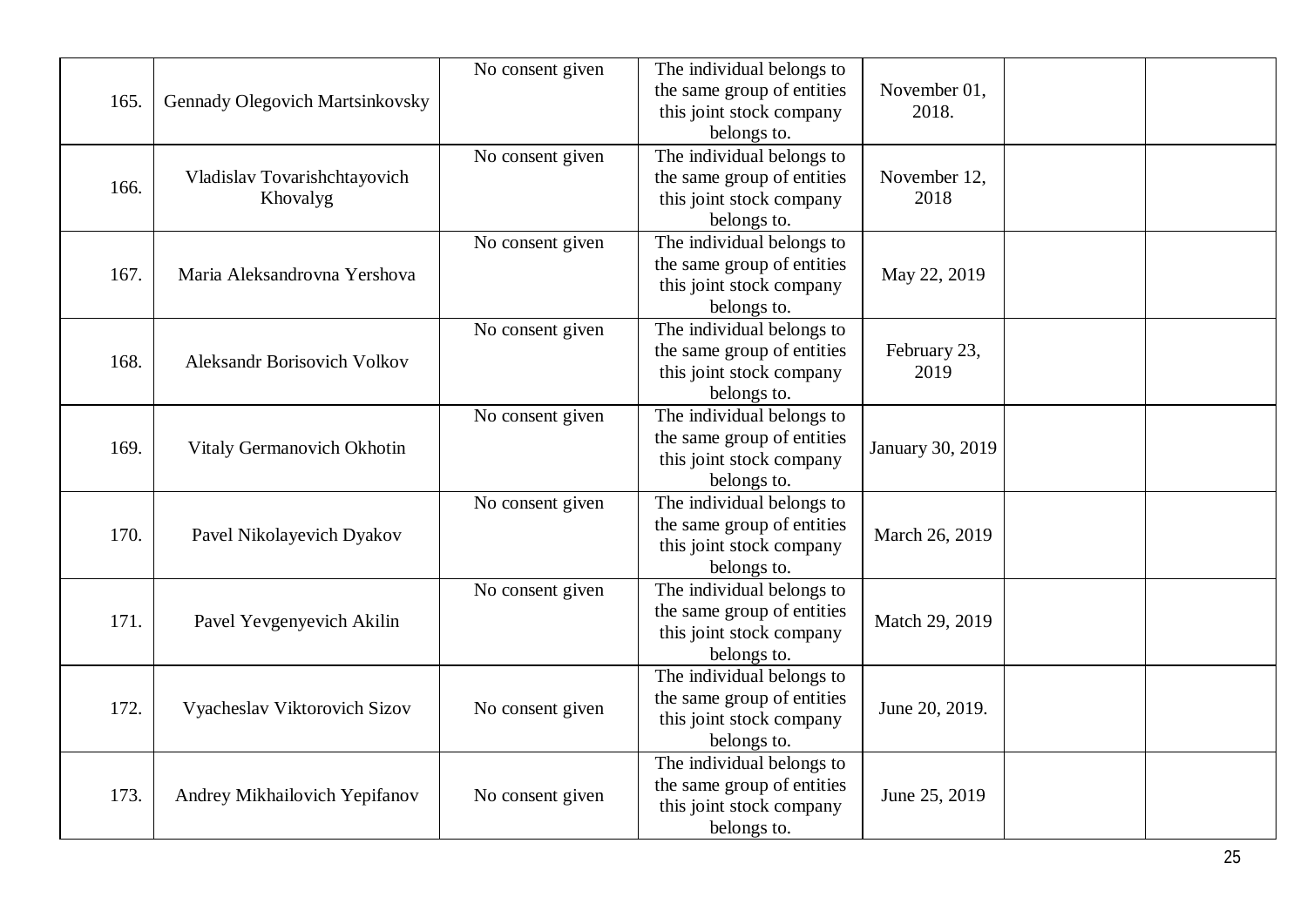| 174. | Aleksey Vladimirovitch Soldatenko | No consent given | The individual belongs to<br>the same group of entities<br>this joint stock company<br>belongs to. | June 27, 2019 |  |  |
|------|-----------------------------------|------------------|----------------------------------------------------------------------------------------------------|---------------|--|--|
|------|-----------------------------------|------------------|----------------------------------------------------------------------------------------------------|---------------|--|--|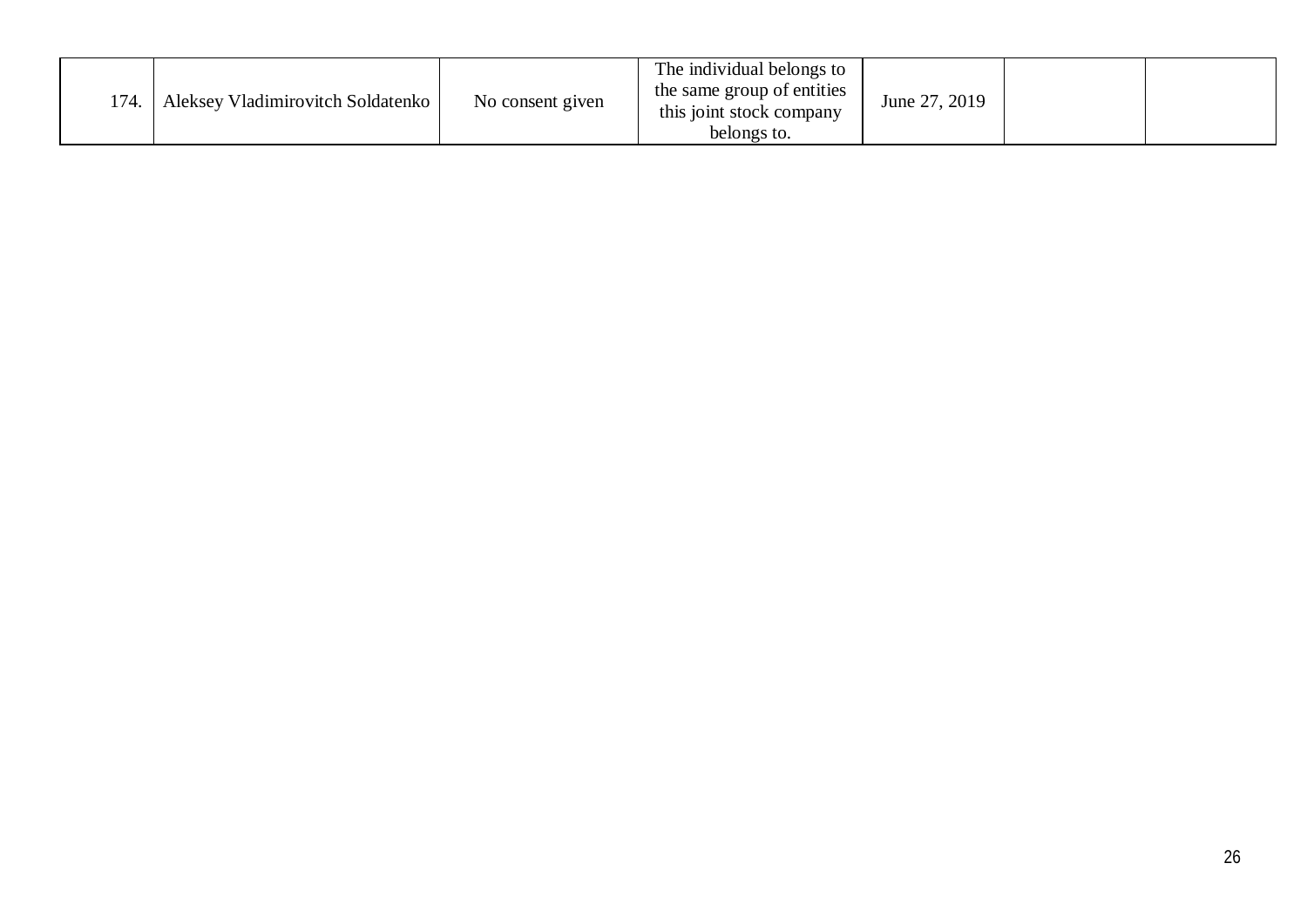**II. Changes having occurred in the list of affiliates during the period:**

| trom |  |
|------|--|
|      |  |

**from 0 1 0 7 2 0 1 9** to **3 0 0 9 2 0 1 9**

**No. Change contents Date of change occurrence Date of change recording in the list of affiliates 1. Change in the share of affiliate in the authorized capital of IDGC of North-West PJSC and the share of ordinary shares of IDGC of North-West PJSC owned by the affiliate July 02, 2019 September 30, 2019** Contents of affiliate's details prior to change:

| Aleksandr Viktorovich Golovtsov | No consent given | Member of the Board of<br>Directors of the joint stock<br>company | June 14, 2019 |  |
|---------------------------------|------------------|-------------------------------------------------------------------|---------------|--|

Contents of affiliate details after change:

| . . | Aleksandr Viktorovich Golovtsov | No consent given | Member of the Board of<br>Directors of the joint stock $\vert$<br>company | June 14, 2019 | 0.00066 | 0.00066 |
|-----|---------------------------------|------------------|---------------------------------------------------------------------------|---------------|---------|---------|

| No. | <b>Change contents</b>                                                                                | Date of change<br><b>occurrence</b> | Date of change recording<br>in the list of affiliates |
|-----|-------------------------------------------------------------------------------------------------------|-------------------------------------|-------------------------------------------------------|
|     | The person was elected a member of the collegial executive body of IDGC of North-<br><b>West PJSC</b> | <b>September 30, 2019</b>           | <b>September 30, 2019</b>                             |

Contents of affiliate's details prior to change:

| 1 O<br>10. | Svetlana Valeryevna Filatova | No consent given | Member of the Collegial<br><b>Executive Body</b> | September 30,<br>2019 |  |
|------------|------------------------------|------------------|--------------------------------------------------|-----------------------|--|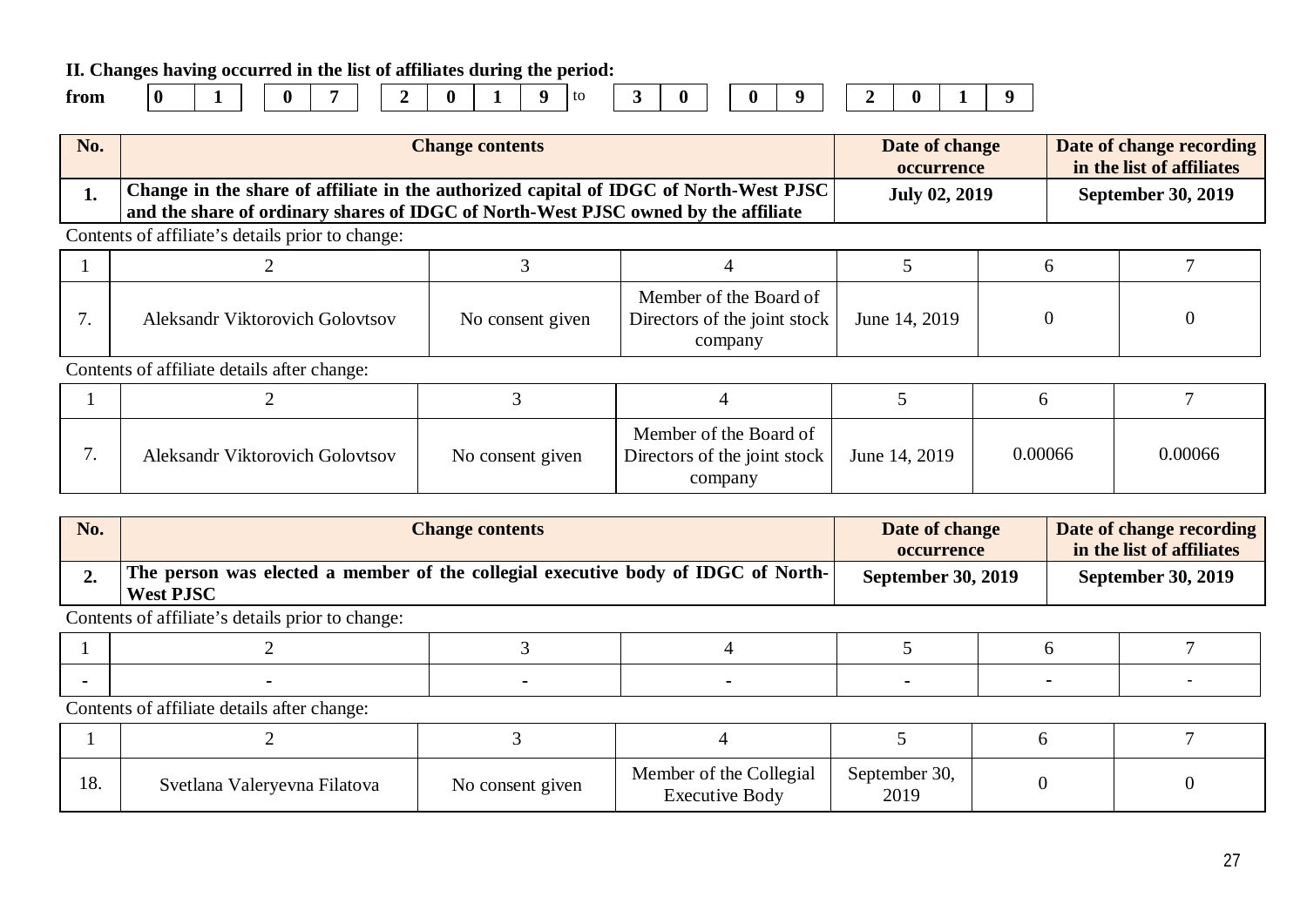| No. | <b>Change contents</b>                                         | Date of change<br>occurrence | Date of change recording<br>in the list of affiliates |
|-----|----------------------------------------------------------------|------------------------------|-------------------------------------------------------|
|     | Change of location of an affiliate of IDGC of North-West, PJSC | July 22, 2019.               | <b>September 30, 2019</b>                             |

| 26. | Yaroslavl Electric Power Grid Company<br><b>Joint Stock Company</b> | 150042, Yaroslavl,<br>Blukher St., 26 | The individual belongs<br>to the same group of<br>entities this joint stock<br>company belongs to. | July 01, 2008 |  |
|-----|---------------------------------------------------------------------|---------------------------------------|----------------------------------------------------------------------------------------------------|---------------|--|

Contents of affiliate details after change:

| 27. | Yaroslavl Electric Power Grid Company<br>Joint Stock Company | <b>Russian Federation,</b><br>Yaroslavl Region,<br>Yaroslavl city | The person belongs to<br>the same group of<br>persons the Joint Stock<br>Company belongs to. | July 01, 2008 | $\blacksquare$ |  |
|-----|--------------------------------------------------------------|-------------------------------------------------------------------|----------------------------------------------------------------------------------------------|---------------|----------------|--|

| No. | <b>Change contents</b>                                         |  | Date of change<br>occurrence |                | Date of change recording<br>in the list of affiliates |                           |  |
|-----|----------------------------------------------------------------|--|------------------------------|----------------|-------------------------------------------------------|---------------------------|--|
|     | Change of location of an affiliate of IDGC of North-West, PJSC |  |                              | July 30, 2019. |                                                       | <b>September 30, 2019</b> |  |
|     | Contents of affiliate's details prior to change:               |  |                              |                |                                                       |                           |  |
|     |                                                                |  |                              |                |                                                       |                           |  |

| 25. | Sanatorium<br><b>Energetik Joint Stock Company</b> | 392515, Tambov<br>Region, Workers'<br>Village Novaya Lyada,<br>Sanatornaya Str. 1, | The individual belongs to<br>the same group of entities<br>this joint stock company<br>belongs to. | July 01, 2008 |  |
|-----|----------------------------------------------------|------------------------------------------------------------------------------------|----------------------------------------------------------------------------------------------------|---------------|--|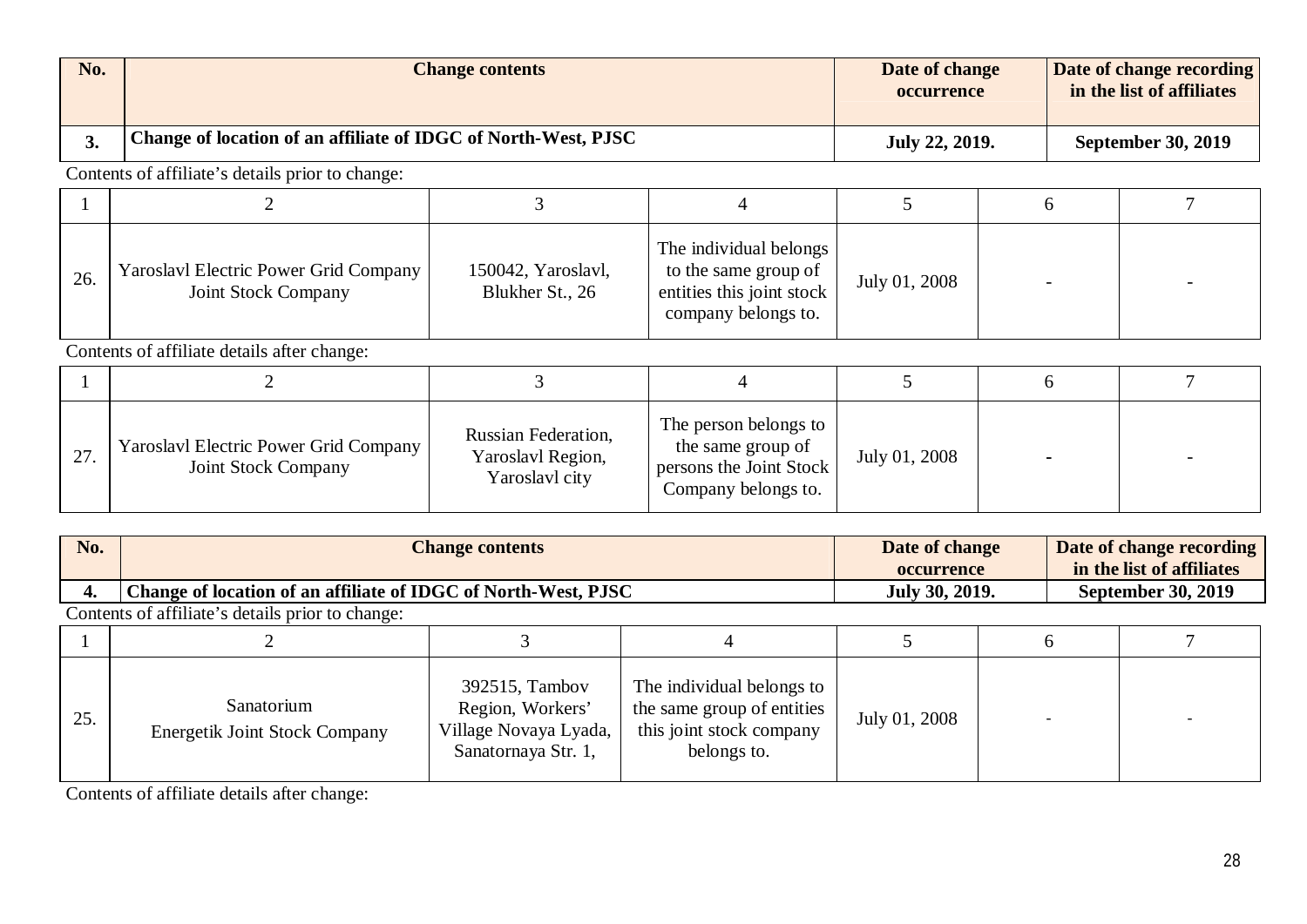| 26. | Sanatorium Energetik Joint Stock<br>Company | Tambov Region,<br>Tambov District,<br>Novaya Lyada | The individual belongs to<br>the same group of entities<br>this joint stock company<br>belongs to. | July 01, 2008 |  |
|-----|---------------------------------------------|----------------------------------------------------|----------------------------------------------------------------------------------------------------|---------------|--|

| <b>No.</b> | <b>Change contents</b>                                                       | Date of change<br><b>occurrence</b> | Date of change recording<br>in the list of affiliates |
|------------|------------------------------------------------------------------------------|-------------------------------------|-------------------------------------------------------|
|            | Change of firm name and location of an affiliate of IDGC of North-West, PJSC | <b>July 10, 2019</b>                | <b>September 30, 2019</b>                             |

| 55. | Kaliningrad Generating Company Open<br>Joint Stock Company | Kaliningrad, Pravaya<br>embankment, 10a | The individual belongs<br>to the same group of<br>entities this joint stock<br>company belongs to. | July 01, 2008 |  |
|-----|------------------------------------------------------------|-----------------------------------------|----------------------------------------------------------------------------------------------------|---------------|--|

| 54. | Kaliningrad Generating Company Joint<br><b>Stock Company</b> | Russian Federation,<br>Kaliningrad | The individual belongs<br>to the same group of<br>entities this joint stock<br>company belongs to. | July 01, 2008 | $\overline{\phantom{0}}$ |  |
|-----|--------------------------------------------------------------|------------------------------------|----------------------------------------------------------------------------------------------------|---------------|--------------------------|--|

| No. | <b>Change contents</b>                                                       | Date of change<br><b>occurrence</b> | Date of change recording<br>in the list of affiliates |
|-----|------------------------------------------------------------------------------|-------------------------------------|-------------------------------------------------------|
|     | Change of firm name and location of an affiliate of IDGC of North-West, PJSC | <b>July 17, 2019</b>                | <b>September 30, 2019</b>                             |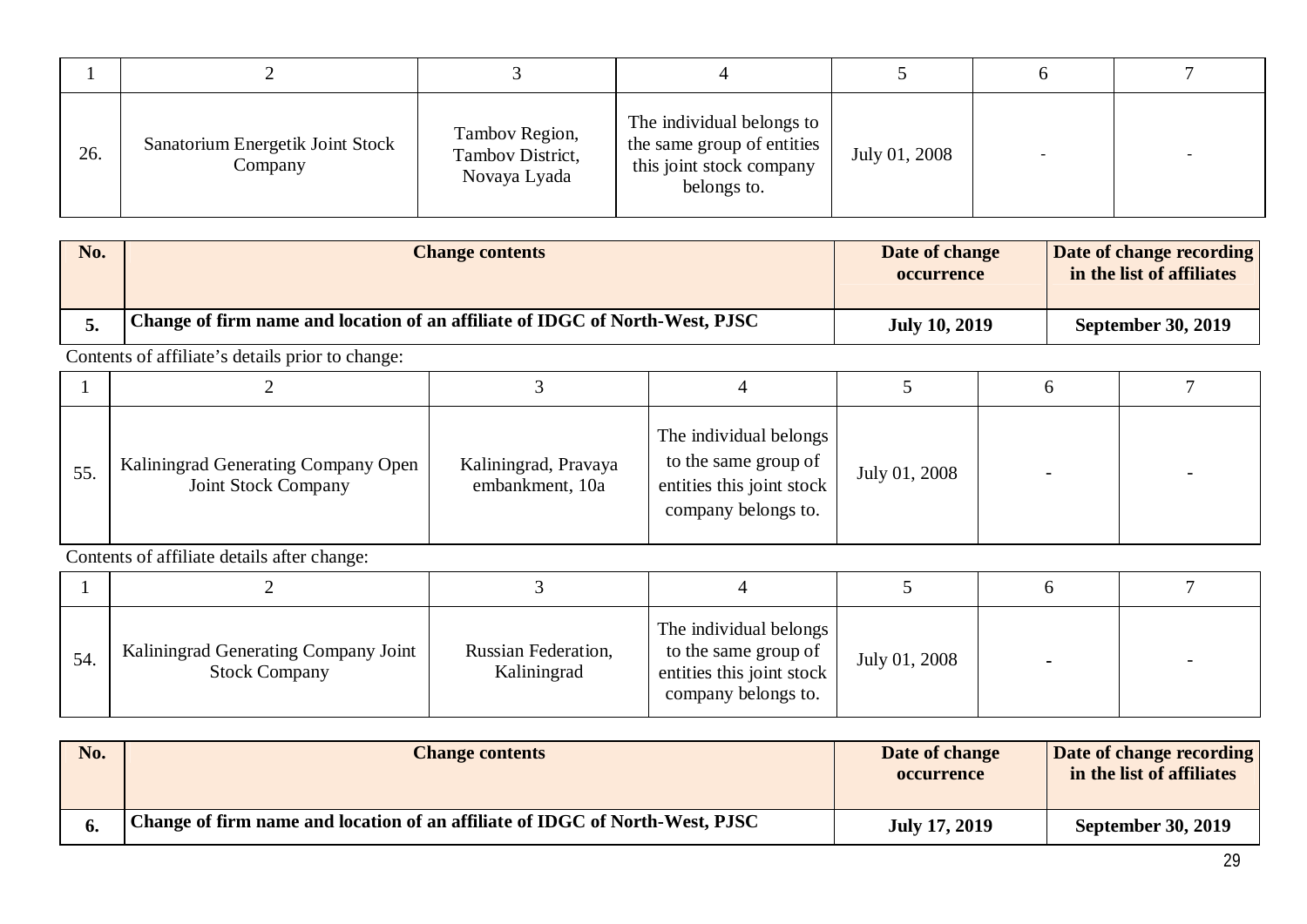| 54. | Yantarenergosbyt Open Joint Stock<br>Company | Kaliningrad<br>Darwin St., 10      | The individual belongs<br>to the same group of<br>entities this joint stock<br>company belongs to. | July 01, 2008 |  |
|-----|----------------------------------------------|------------------------------------|----------------------------------------------------------------------------------------------------|---------------|--|
|     | Contents of affiliate details after change:  |                                    |                                                                                                    |               |  |
|     |                                              |                                    |                                                                                                    |               |  |
| 53. | Yantarenergosbyt Joint Stock Company         | Russian Federation,<br>Kaliningrad | The individual belongs<br>to the same group of<br>entities this joint stock<br>company belongs to. | July 01, 2008 |  |

| No. | <b>Change contents</b>                                                       | Date of change<br>occurrence | Date of change recording<br>in the list of affiliates |
|-----|------------------------------------------------------------------------------|------------------------------|-------------------------------------------------------|
|     | Change of firm name and location of an affiliate of IDGC of North-West, PJSC | <b>August 08, 2019</b>       | <b>September 30, 2019</b>                             |
|     | .                                                                            |                              |                                                       |

Contents of affiliate's details prior to change:

| 97. | Kuban Trunk Grids Open Joint Stock<br>Company | Russian Federation,<br>Krasnodar, Tramvaynaya<br>Str., $5$ | The individual belongs<br>to the same group of<br>entities this joint stock<br>company belongs to. | July 10, 2012 | $\overline{\phantom{0}}$ |  |
|-----|-----------------------------------------------|------------------------------------------------------------|----------------------------------------------------------------------------------------------------|---------------|--------------------------|--|

| 96. | Kuban Trunk Grids Joint Stock<br>Company | Russian Federation,<br>Krasnodar | The individual belongs<br>to the same group of<br>entities this joint stock<br>company belongs to. | July 10, 2012 | $\blacksquare$ | $\overline{\phantom{a}}$ |
|-----|------------------------------------------|----------------------------------|----------------------------------------------------------------------------------------------------|---------------|----------------|--------------------------|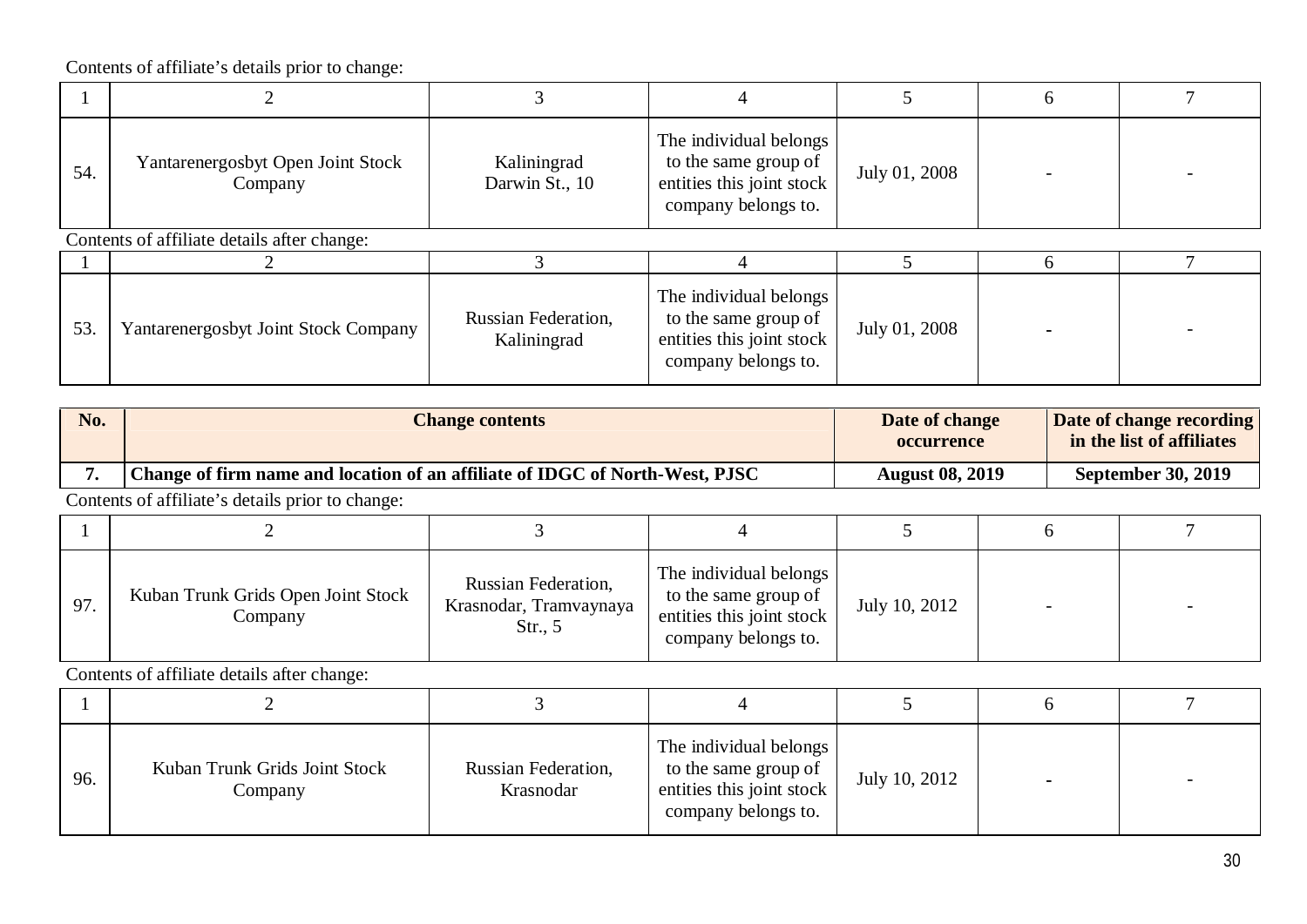| No. | <b>Change contents</b>                                          | Date of change<br>occurrence | Date of change recording<br>in the list of affiliates |
|-----|-----------------------------------------------------------------|------------------------------|-------------------------------------------------------|
|     | Change of firm name of an affiliate of IDGC of North-West, PJSC | July 30, 2019.               | <b>September 30, 2019</b>                             |

| 80. | Yantarenergoservice Open Joint Stock<br>Company | 236010, Kaliningrad,<br>Krasnoselskaya St., 83 | The individual belongs<br>to the same group of<br>entities this joint stock<br>company belongs to. | January 12, 2011 |  |
|-----|-------------------------------------------------|------------------------------------------------|----------------------------------------------------------------------------------------------------|------------------|--|

Contents of affiliate details after change:

| 79. | Yantarenergoservice Joint Stock<br>Company | 236010, Kaliningrad,<br>Krasnoselskaya St., 83 | The individual belongs<br>to the same group of<br>entities this joint stock<br>company belongs to. | <b>January 12, 2011</b> |  |
|-----|--------------------------------------------|------------------------------------------------|----------------------------------------------------------------------------------------------------|-------------------------|--|

| No. | <b>Change contents</b>                                                                                                        | Date of change<br><b>occurrence</b> | Date of change recording<br>in the list of affiliates |
|-----|-------------------------------------------------------------------------------------------------------------------------------|-------------------------------------|-------------------------------------------------------|
|     | <b>Exclusion of Open Joint Stock Company VNIPIenergoprom from the list of affiliates of</b><br><b>IDGC of North-West PJSC</b> | <b>August 05, 2019</b>              | <b>September 30, 2019</b>                             |

| 50. | <b>VNIPIenergoprom Association Open</b><br>Joint Stock Company | 105094, Moscow,<br>Semeonovskaya<br>embankment., 2/1 | The individual belongs<br>to the same group of<br>entities this joint stock<br>company belongs to. | July 01, 2008 | $\overline{\phantom{0}}$ |  |
|-----|----------------------------------------------------------------|------------------------------------------------------|----------------------------------------------------------------------------------------------------|---------------|--------------------------|--|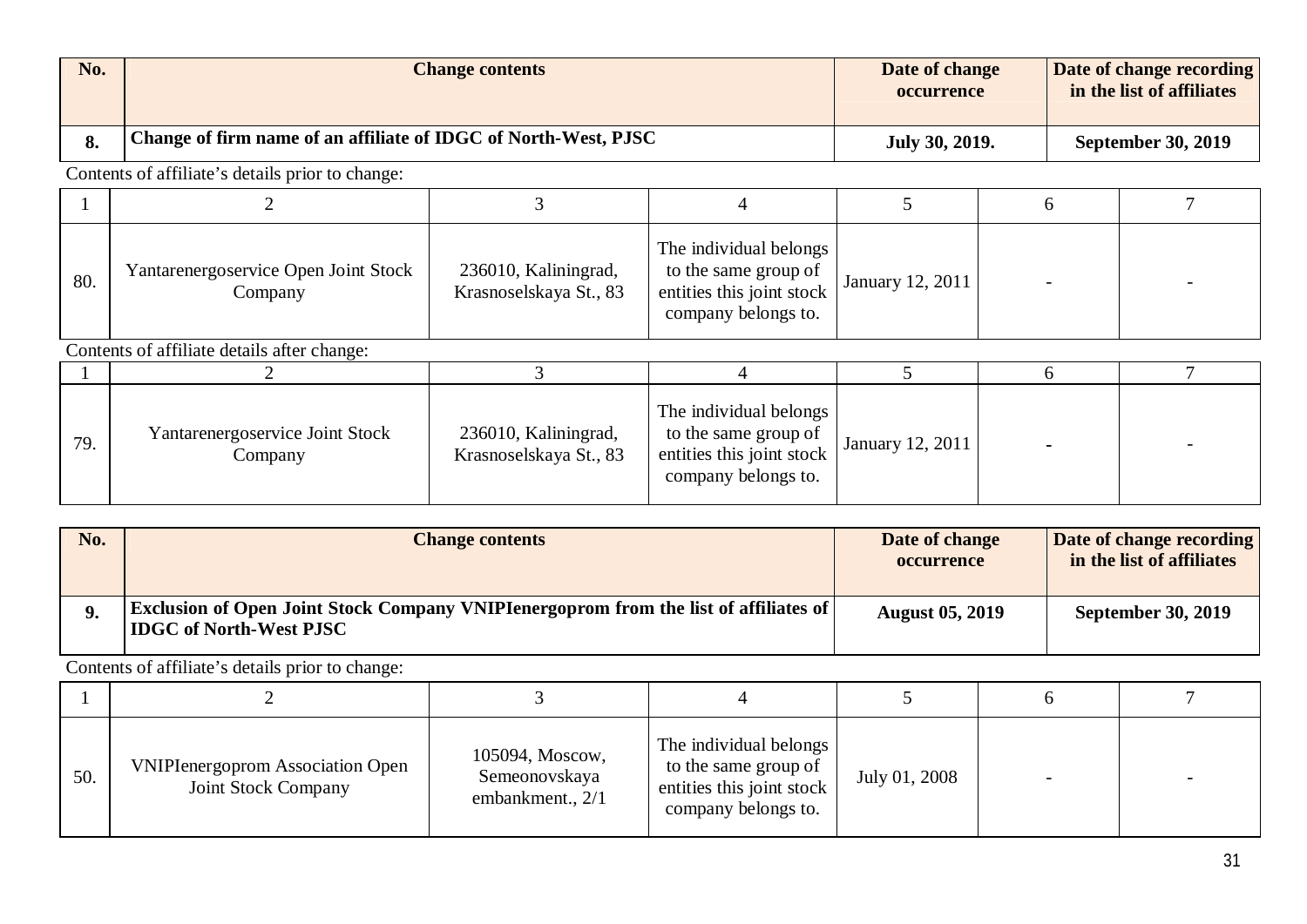| No. | <b>Change contents</b>                                                                                         | Date of change<br><b>occurrence</b> | Date of change recording<br>in the list of affiliates |
|-----|----------------------------------------------------------------------------------------------------------------|-------------------------------------|-------------------------------------------------------|
| 10. | The exclusion of Igor Nikolayevich Shishigin from the list of affiliates of IDGC of North-<br><b>West PJSC</b> | <b>July 18, 2019</b>                | <b>September 30, 2019</b>                             |

Contents of affiliate's details prior to change:

| 108. | Igor Nikolayevich Shishigin | No consent given | The individual belongs<br>to the same group of<br>entities this joint stock<br>company belongs to. | June 04, 2019 |  |
|------|-----------------------------|------------------|----------------------------------------------------------------------------------------------------|---------------|--|

Contents of affiliate details after change:

| No. | <b>Change contents</b>                                                                                              | Date of change<br><b>occurrence</b> | Date of change recording<br>in the list of affiliates |
|-----|---------------------------------------------------------------------------------------------------------------------|-------------------------------------|-------------------------------------------------------|
|     | ' The exclusion of Aleksandr Kazimirovich Yakimets from the list of affiliates of IDGC of $\mid$<br>North-West PJSC | <b>August 06, 2019</b>              | <b>September 30, 2019</b>                             |
|     |                                                                                                                     |                                     |                                                       |

| 139. | <b>Aleksandr Kazimirovich Yakimets</b> | No consent given | The individual belongs<br>to the same group of<br>entities this joint stock<br>company belongs to. | November 04,<br>2015 |  |
|------|----------------------------------------|------------------|----------------------------------------------------------------------------------------------------|----------------------|--|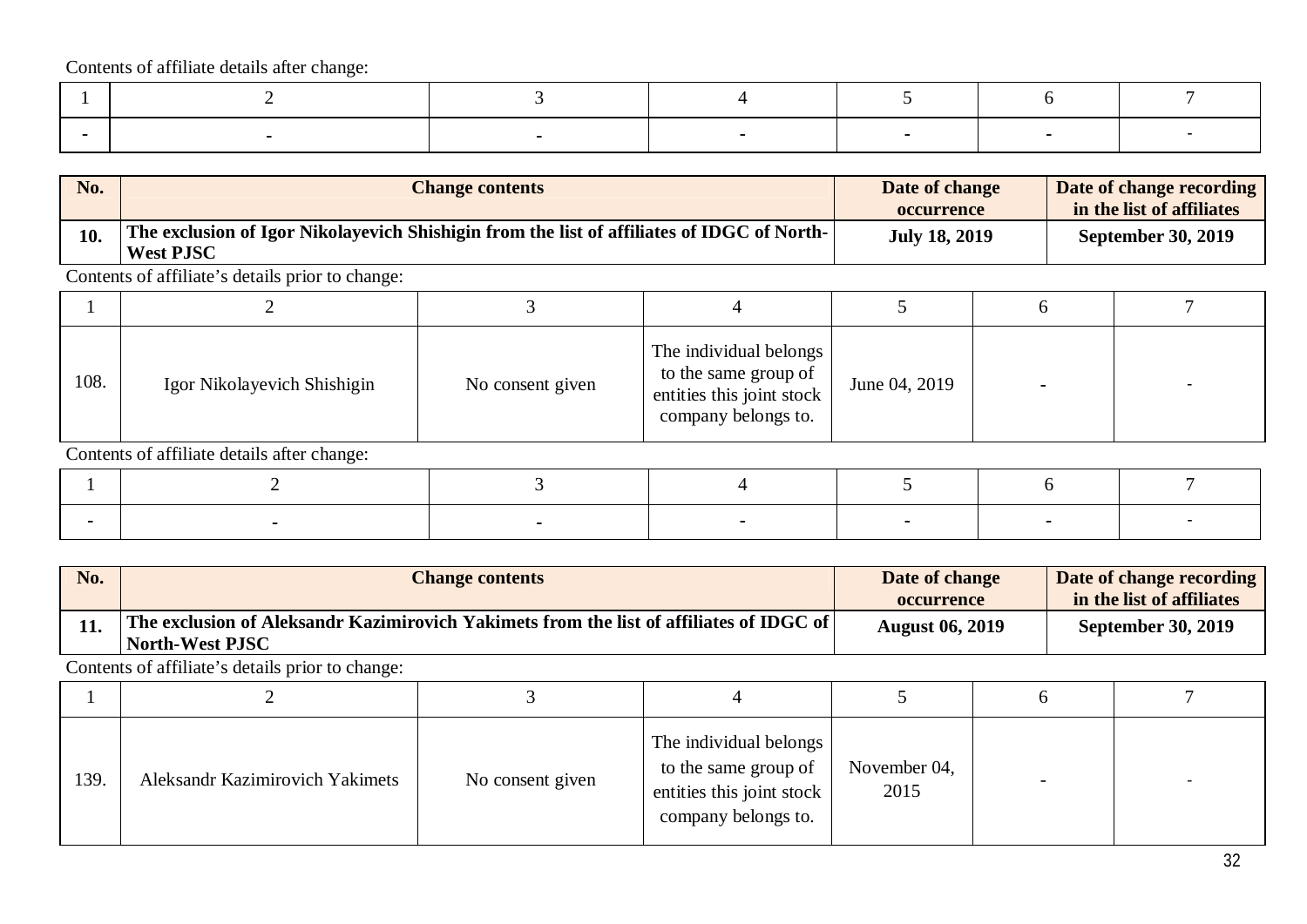| No. | <b>Change contents</b>                                                                                     | Date of change<br><b>occurrence</b> | Date of change recording<br>in the list of affiliates |
|-----|------------------------------------------------------------------------------------------------------------|-------------------------------------|-------------------------------------------------------|
| 12. | Inclusion of Sergeyev Sergey Vladimirovich in the list of affiliates of IDGC of North-<br><b>West PJSC</b> | <b>July 18, 2019</b>                | <b>September 30, 2019</b>                             |

Contents of affiliate's details prior to change:

Contents of affiliate details after change:

| 130. | Sergey Vladimirovich Sergeyev | No consent given | The person belongs to<br>the same group of<br>persons the Joint Stock<br>Company belongs to. | July 18, 2019 | $\overline{\phantom{0}}$ |  |
|------|-------------------------------|------------------|----------------------------------------------------------------------------------------------|---------------|--------------------------|--|

| No. | <b>Change contents</b>                                                                                   | Date of change<br><b>occurrence</b> | Date of change recording<br>in the list of affiliates |
|-----|----------------------------------------------------------------------------------------------------------|-------------------------------------|-------------------------------------------------------|
| 13. | The exclusion of Svetlana Viktorovna Shvagerus from the list of affiliates of IDGC of<br>North-West PJSC | <b>July 23, 2019</b>                | <b>September 30, 2019</b>                             |

| 119. | Svetlana Viktorovna Shvagerus | No consent given | The individual belongs<br>to the same group of<br>entities this joint stock | June 13, 2012 |  |
|------|-------------------------------|------------------|-----------------------------------------------------------------------------|---------------|--|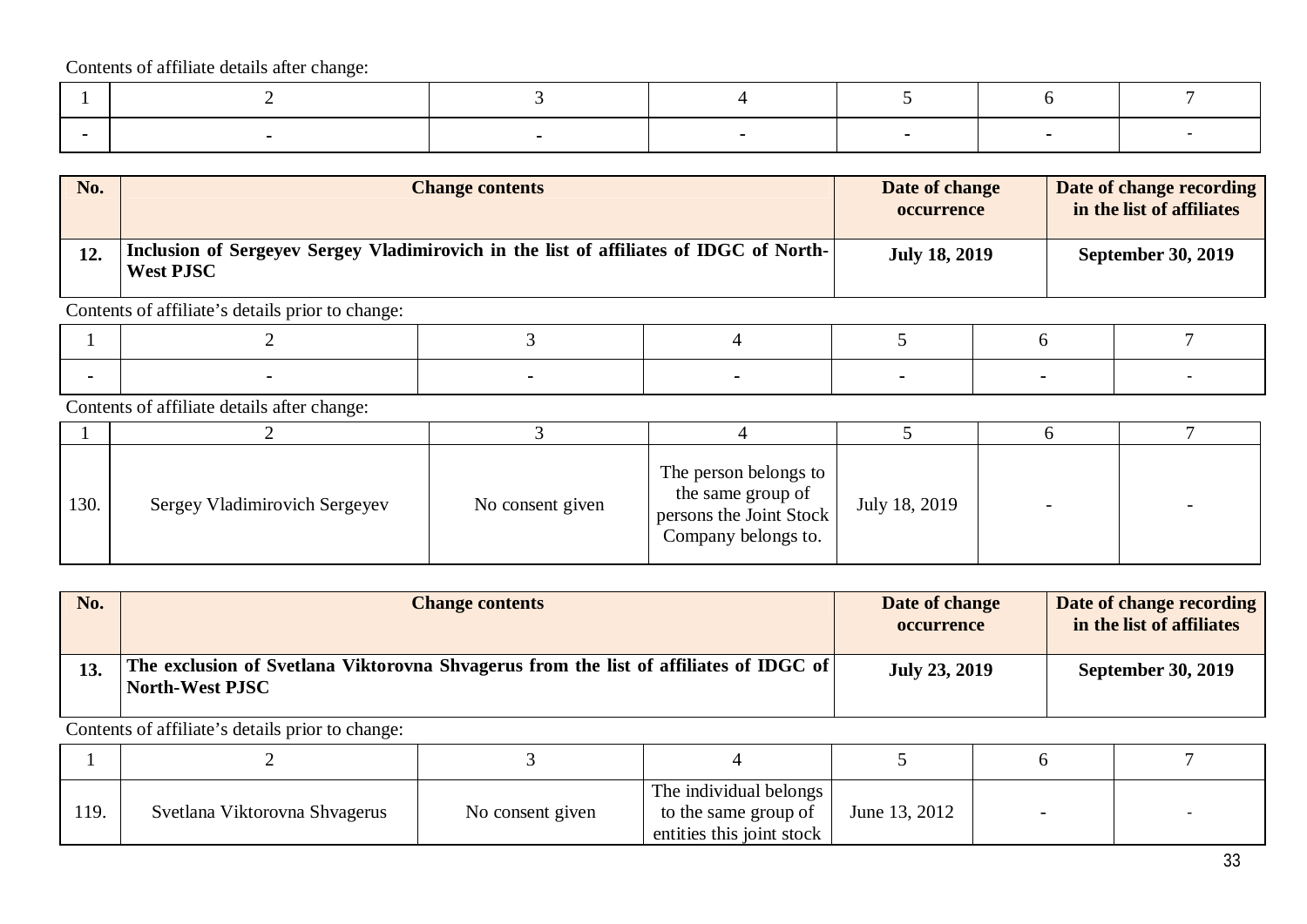|                                             | company belongs to. |  |  |
|---------------------------------------------|---------------------|--|--|
| Contents of affiliate details after change: |                     |  |  |
|                                             |                     |  |  |

**- - - - - - -**

| No. | <b>Change contents</b>                                                                                       | Date of change<br><b>occurrence</b> | Date of change recording<br>in the list of affiliates |
|-----|--------------------------------------------------------------------------------------------------------------|-------------------------------------|-------------------------------------------------------|
| 14. | Inclusion of Aleksandr Valerevich Inozemtsev in the list of affiliates of IDGC of North-<br><b>West PJSC</b> | <b>August 06, 2019</b>              | <b>September 30, 2019</b>                             |

Contents of affiliate's details prior to change:

Contents of affiliate details after change:

| 138. | Aleksandr Valeryevich Pavlov | No consent given | The person belongs to<br>the same group of<br>persons the Joint Stock<br>Company belongs to. | August 06, 2019 |  |
|------|------------------------------|------------------|----------------------------------------------------------------------------------------------|-----------------|--|

| No. | <b>Change contents</b>                                                                                    | Date of change<br><b>occurrence</b> | Date of change recording<br>in the list of affiliates |
|-----|-----------------------------------------------------------------------------------------------------------|-------------------------------------|-------------------------------------------------------|
| 15. | Inclusion of Andrey Rudolfovitch Melnikov in the list of affiliates of IDGC of North-<br><b>West PJSC</b> | July 01, 2019.                      | <b>September 30, 2019</b>                             |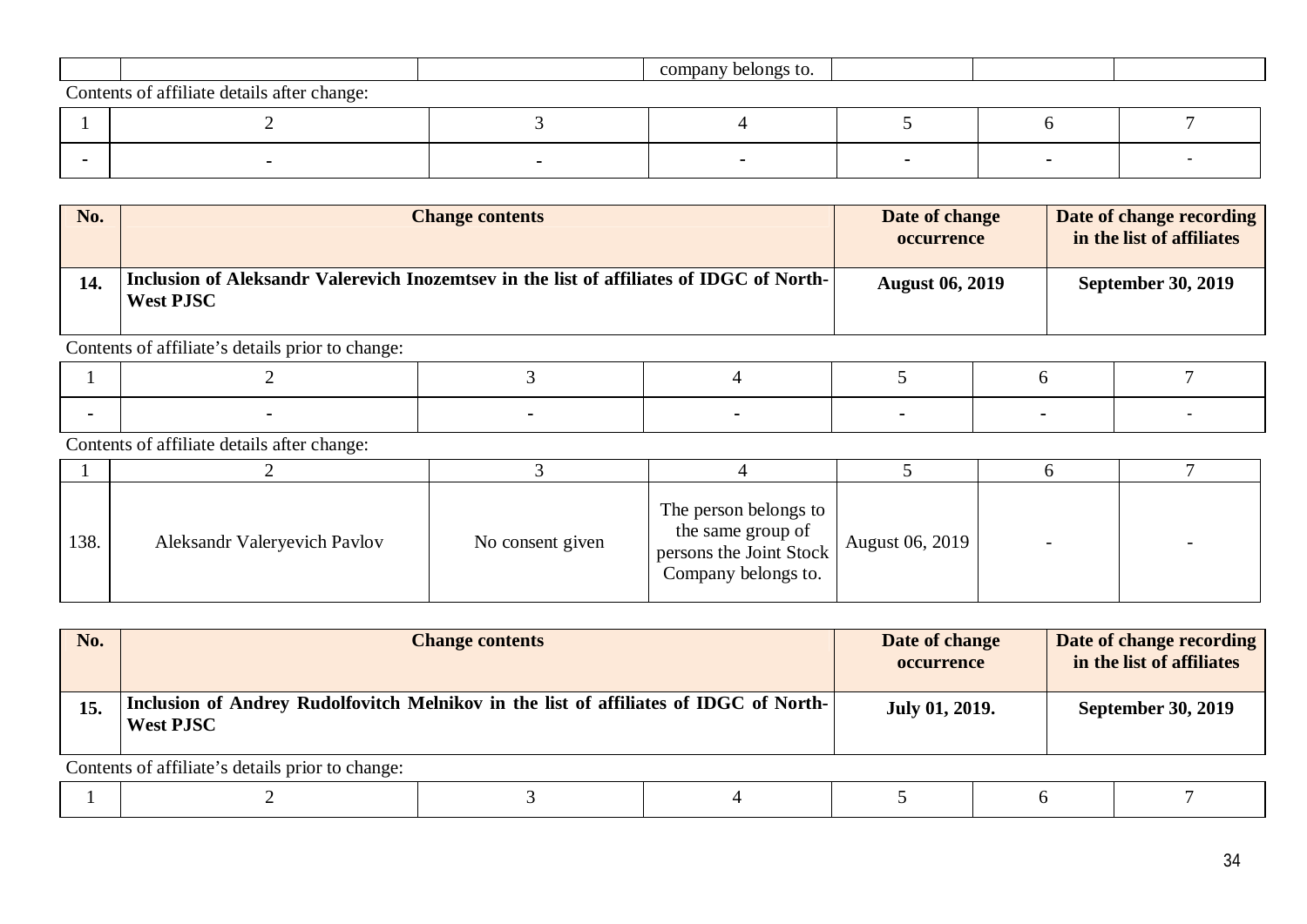| 147 | Andrey Rudolfovich Melnikov | No consent given | The person belongs to<br>the same group of<br>persons the Joint Stock<br>Company belongs to. | July 01, 2019. | $\overline{\phantom{0}}$ |  |
|-----|-----------------------------|------------------|----------------------------------------------------------------------------------------------|----------------|--------------------------|--|

| No. | <b>Change contents</b>                                                                                   | Date of change<br><b>occurrence</b> | Date of change recording<br>in the list of affiliates |
|-----|----------------------------------------------------------------------------------------------------------|-------------------------------------|-------------------------------------------------------|
| 16. | The exclusion of Vadim Viktorovich Budnevsky from the list of affiliates of IDGC of<br>  North-West PJSC | <b>August 05, 2019</b>              | <b>September 30, 2019</b>                             |

Contents of affiliate's details prior to change:

| 148. | Vadim Viktorovich Budnevsky | No consent given | The individual belongs<br>to the same group of<br>entities this joint stock<br>company belongs to. | March 28, 2017 |  |
|------|-----------------------------|------------------|----------------------------------------------------------------------------------------------------|----------------|--|

Contents of affiliate details after change:

| No. | <b>Change contents</b>                                                                                 | Date of change<br><b>occurrence</b> | Date of change recording<br>in the list of affiliates |
|-----|--------------------------------------------------------------------------------------------------------|-------------------------------------|-------------------------------------------------------|
| 17. | Inclusion of Musa Mutushovich Tsumaev in the list of affiliates of IDGC of North-West  <br><b>PJSC</b> | <b>July 23, 2019</b>                | <b>September 30, 2019</b>                             |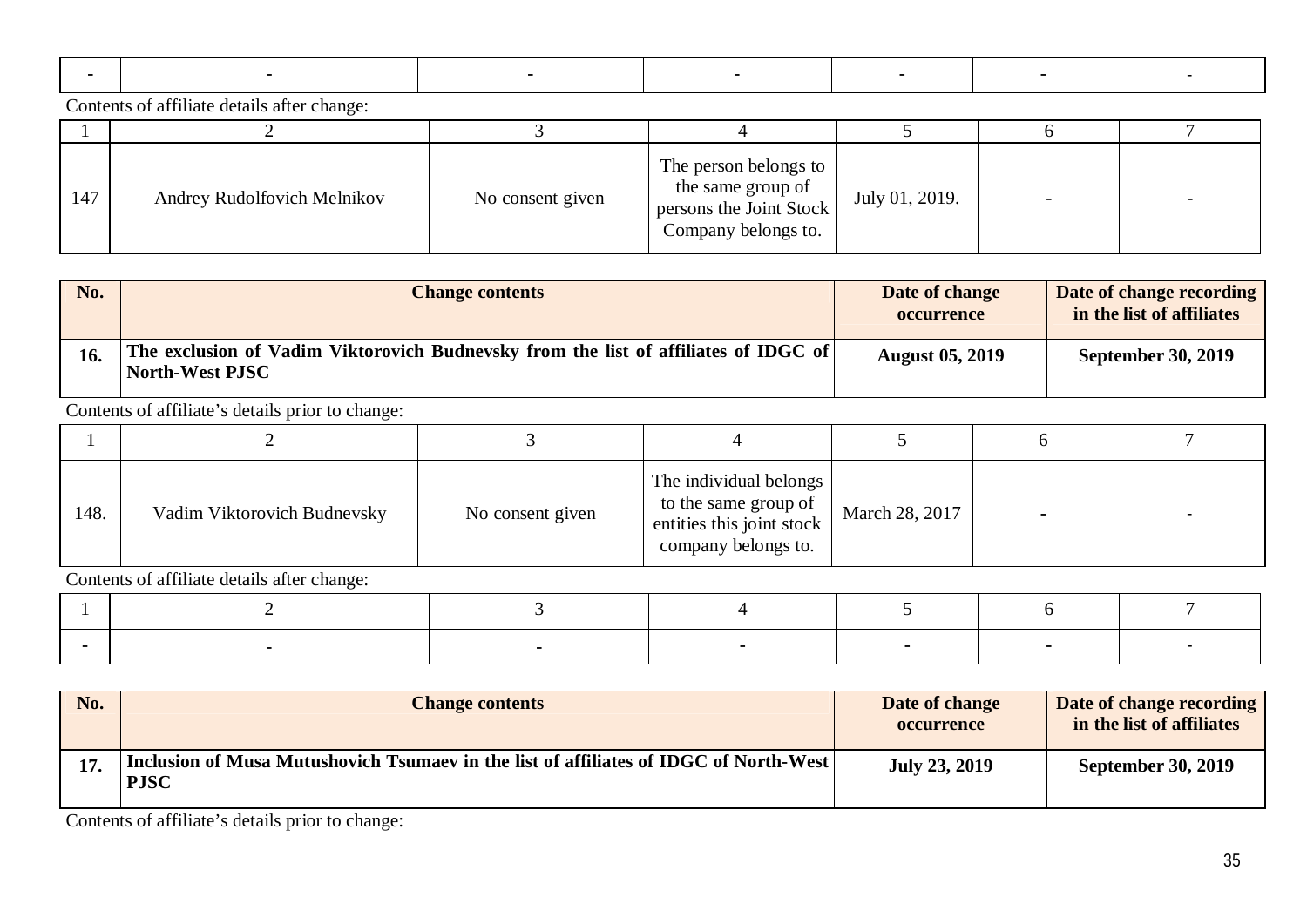| 163 | Musa Mutushovich Tsumaev | No consent given | The person belongs to<br>the same group of<br>persons the Joint Stock<br>Company belongs to. | July 23, 2019 |  |
|-----|--------------------------|------------------|----------------------------------------------------------------------------------------------|---------------|--|

| No. | <b>Change contents</b>                                                                               | Date of change<br><b>occurrence</b> | Date of change recording<br>in the list of affiliates |
|-----|------------------------------------------------------------------------------------------------------|-------------------------------------|-------------------------------------------------------|
| 18. | The exclusion of Andrey Yurevich Kadushkin from the list of affiliates of IDGC of<br>North-West PJSC | <b>September 02, 2019</b>           | <b>September 30, 2019</b>                             |

Contents of affiliate's details prior to change:

| 164 | Andrey Yuryevich Kadushkin | No consent given | The individual belongs<br>to the same group of<br>entities this joint stock<br>company belongs to. | October 01, 2018 |  |
|-----|----------------------------|------------------|----------------------------------------------------------------------------------------------------|------------------|--|

| No.        | <b>Change contents</b>                                                                   | Date of change<br><b>occurrence</b> | Date of change recording<br>in the list of affiliates |
|------------|------------------------------------------------------------------------------------------|-------------------------------------|-------------------------------------------------------|
| <b>19.</b> | Inclusion of Boris Igorevich Berlin in the list of affiliates of IDGC of North-West PJSC | <b>September 03, 2019</b>           | <b>September 30, 2019</b>                             |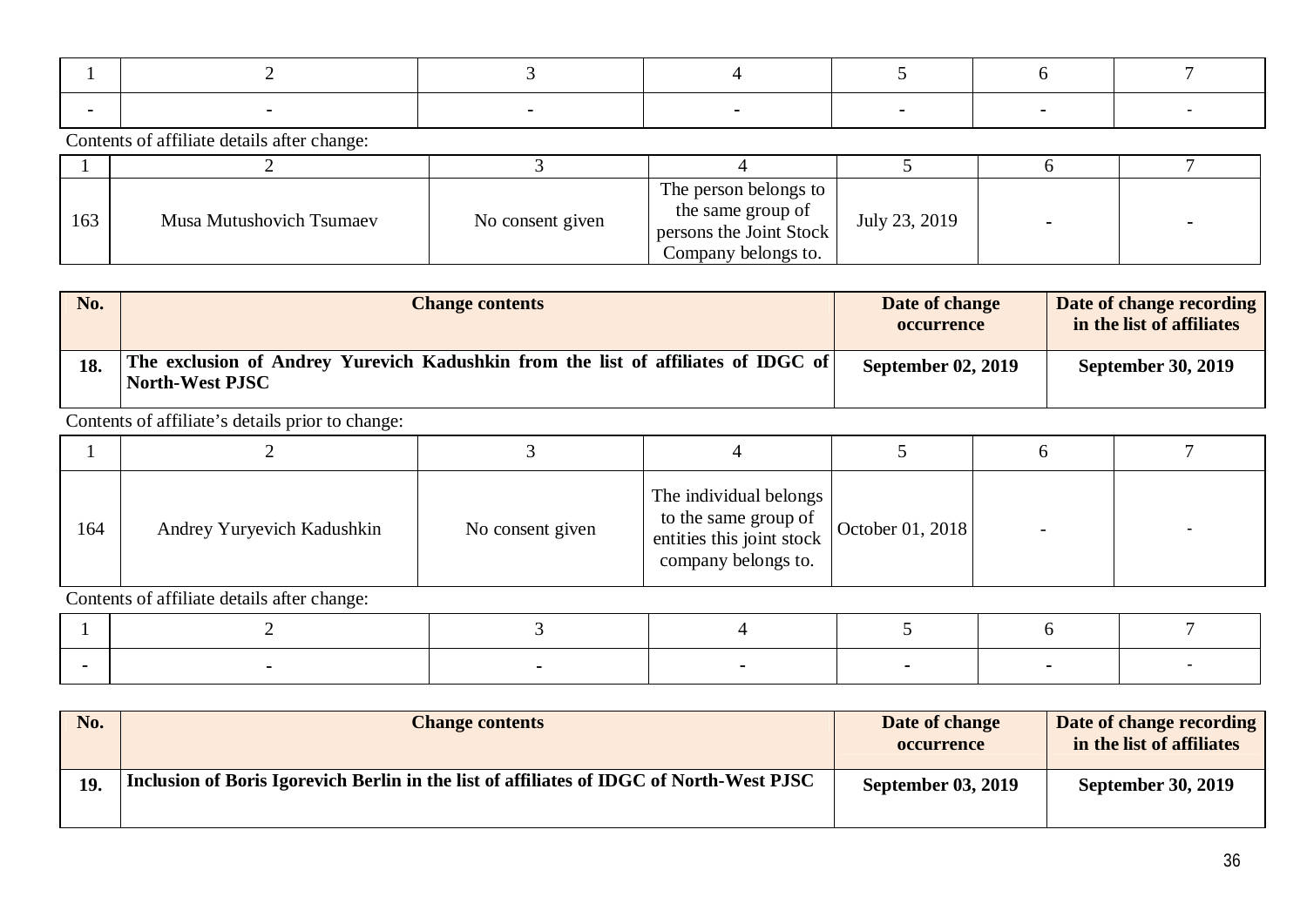Contents of affiliate details after change:

| 107. | Boris Igorevich Berlin | No consent given | The person belongs to<br>the same group of<br>persons the Joint Stock<br>Company belongs to. | September 03,<br>2019 |  |
|------|------------------------|------------------|----------------------------------------------------------------------------------------------|-----------------------|--|

| No. | <b>Change contents</b>                                                                                    | Date of change<br><b>occurrence</b> | Date of change recording<br>in the list of affiliates |
|-----|-----------------------------------------------------------------------------------------------------------|-------------------------------------|-------------------------------------------------------|
| 20. | The exclusion of Aleksey Aleksandrovich Sergeev from the list of affiliates of IDGC of<br>North-West PJSC | <b>August 14, 2019</b>              | <b>September 30, 2019</b>                             |

Contents of affiliate's details prior to change:

| 131. | Aleksei Aleksandrovich Sergeyev | No consent given | The individual belongs<br>to the same group of<br>entities this joint stock<br>company belongs to. | May 11, 2017 |  |
|------|---------------------------------|------------------|----------------------------------------------------------------------------------------------------|--------------|--|

| No. | <b>Change contents</b>                                                                                    | Date of change<br><b>occurrence</b> | Date of change recording<br>in the list of affiliates |
|-----|-----------------------------------------------------------------------------------------------------------|-------------------------------------|-------------------------------------------------------|
| 21. | Inclusion of Taisiya Aleksandrovna Gokina in the list of affiliates of IDGC of North-<br><b>West PJSC</b> | <b>July 19, 2019</b>                | <b>September 30, 2019</b>                             |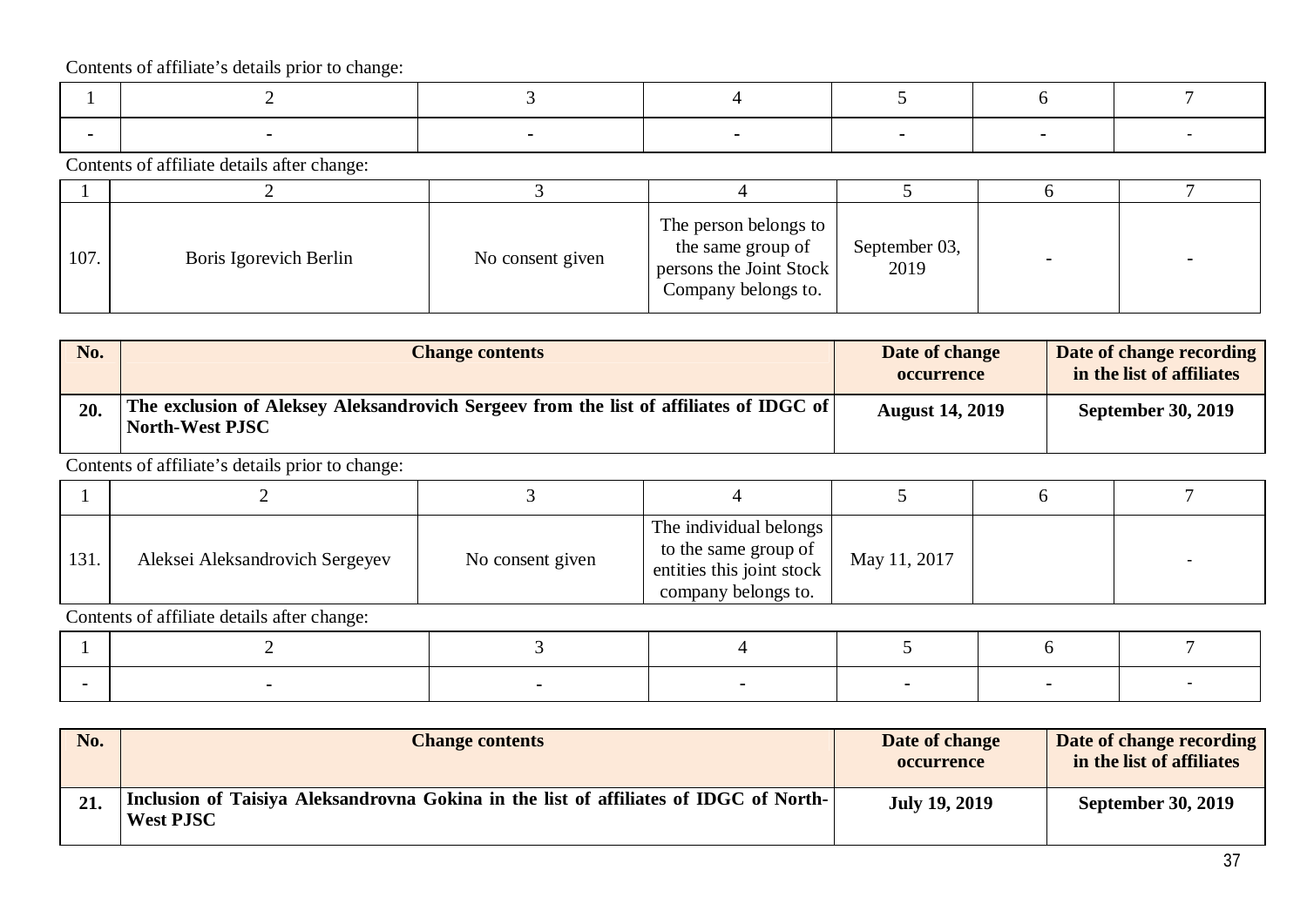Contents of affiliate details after change:

| 118. | Taisiya Aleksandrovna Gokina | No consent given | The person belongs to<br>the same group of<br>persons the Joint Stock<br>Company belongs to. | July 19, 2019 |  |
|------|------------------------------|------------------|----------------------------------------------------------------------------------------------|---------------|--|

| No. | <b>Change contents</b>                                                                                                  | Date of change<br><b>occurrence</b> | Date of change recording<br>in the list of affiliates |
|-----|-------------------------------------------------------------------------------------------------------------------------|-------------------------------------|-------------------------------------------------------|
| 22. | <b>Exclusion of Joint Stock Company Berendeevskoye from the list of affiliates of IDGC of</b><br><b>North-West PJSC</b> | <b>August 14, 2019</b>              | <b>September 30, 2019</b>                             |

Contents of affiliate's details prior to change:

| 41. | Berendeyevskoye Joint Stock<br>Company | <b>Russian Federation, Nizhny</b><br>Novgorod Region, Lyskovo<br>District,<br>Berendeyevka settlement | The individual belongs<br>to the same group of<br>entities this joint stock<br>company belongs to. | July 1, 2008 |  |
|-----|----------------------------------------|-------------------------------------------------------------------------------------------------------|----------------------------------------------------------------------------------------------------|--------------|--|

| No. | <b>Change contents</b>                                                                    | Date of change<br><b>occurrence</b> | Date of change recording<br>in the list of affiliates |
|-----|-------------------------------------------------------------------------------------------|-------------------------------------|-------------------------------------------------------|
| 23. | Change in the date of occurrence of the reason for person to be qualified as affiliate of | <b>August 16, 2019</b>              | <b>September 30, 2019</b>                             |